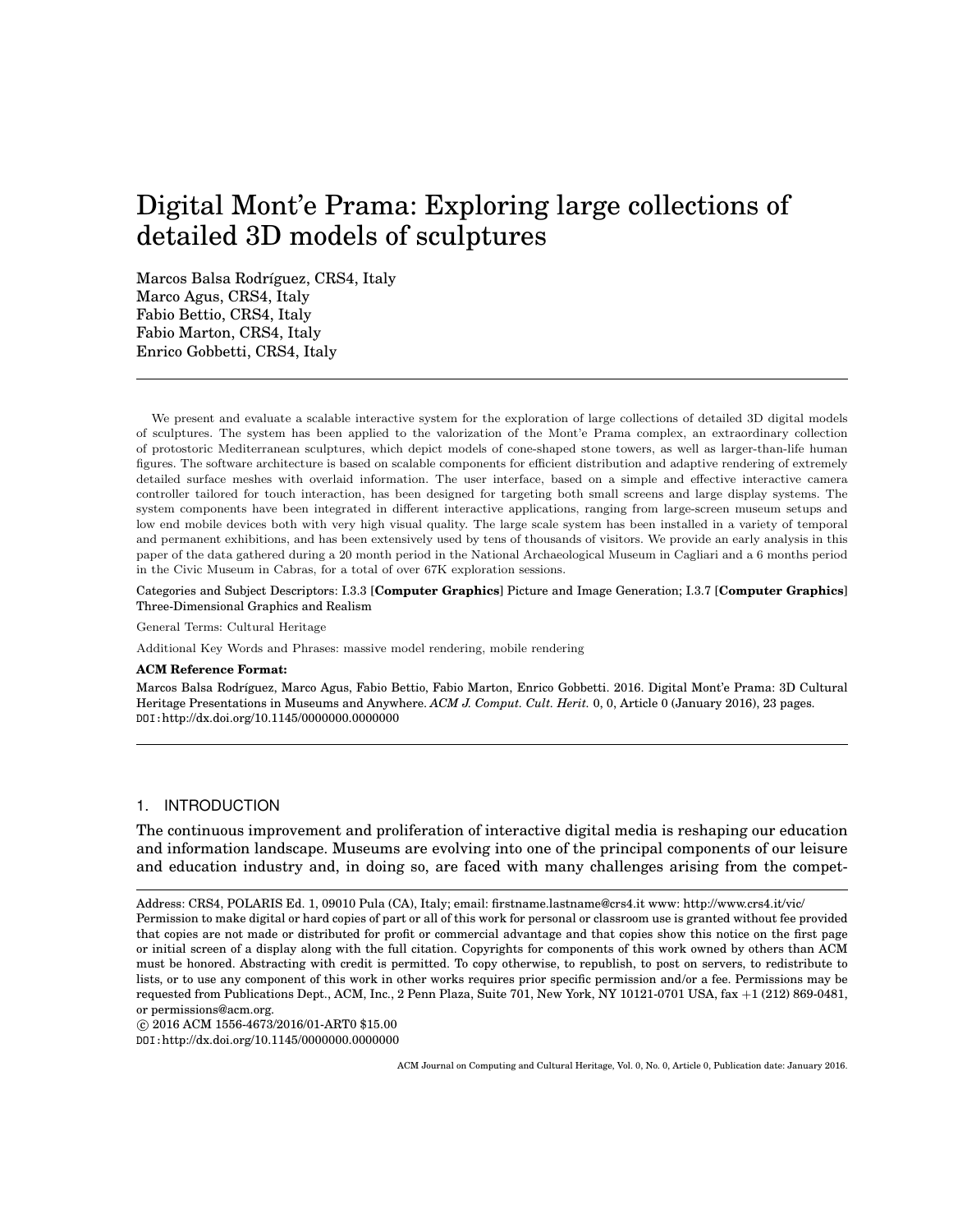#### 0:2 • M. Balsa Rodríguez, M. Agus, F. Bettio, F. Marton, E. Gobbetti



Fig. 1. **Digital Mont'e Prama project**. Left: permanent museal exhibition setup with a large projector display, together with a small group of real statues; Right: a collection of statues visualized on an ASUS Nexus 7 tablet.

ing needs of attracting large masses of visitors while preserving their specificity with an appropriate balance between leisure and learning. At the same time, people is continuously connected to a vast information landscape through mobile devices and pervasive high-speed Internet. In the context of Cultural Heritage, the use of highly detailed 3D models is often necessary to be able to fully represent and present the peculiarities of artifacts. In this sense, the idea of *e-tangible* collection is growing in the cultural heritage community. In order to fully cover the pre-visit (documentation), visit (immersion) and post-visit (emotional possession) phases [Economou and Meintani 2011] of cultural tourism, it is important to create integrated distribution and presentation ecosystems, capable to let users inspect cultural artifacts in both highly spectacular museum settings (e.g., large projection systems), as well as "on the move", using the capabilities of nowadays mobile devices. Thus, the challenges for digital technologies and technology design are to provide tools that will play a leading role in key issues such as providing access, increasing interaction, sharing knowledge and increasing the commercial viability of heritage institutions [Karran et al. 2015]. To this end, adaptive systems for easily and naturally exploring and discovering 3D high resolution Cultural Heritage scenes and models are strongly solicited. In this paper, we present the framework developed for the *Digital Mont'e Prama* project, which aims to present to the public a large unique collection of pre-historic statues of the Mont'e Prama complex, including larger-than-life human figures and small models of prehistoric buildings (cone-shaped stone towers). The overall complex is composed of 38 reassembled statues, and currently subdivided in two groups, available to visitors in the National Archeological Museums of Cagliari and Cabras. The project covered all 3D digital aspects ranging from acquisition and processing [Bettio et al. 2015] to exploration and rendering [Marton et al. 2014]. Here we describe our scalable exploration software architecture developed for the project which supports, in an integrated manner, distribution and rendering of massive annotated detailed models with high visual quality. The system enables ubiquitous distribution and visualization on mobile devices, as well as large scale screen projection-based visualization in museum setups. The main components of the system are:

- —a framework for interactive exploration of massive highly detailed 3D models of sculptures, adapted for rendering on various scale display, ranging from mobile systems to large projection setups;
- —an intuitive 3D control interface decorated with thumbnail-based point-of-interest selector, adapted to work with various scale displays;
- —an infrastructure for authoring and presenting 2D annotation overlays over 3D models and scenes.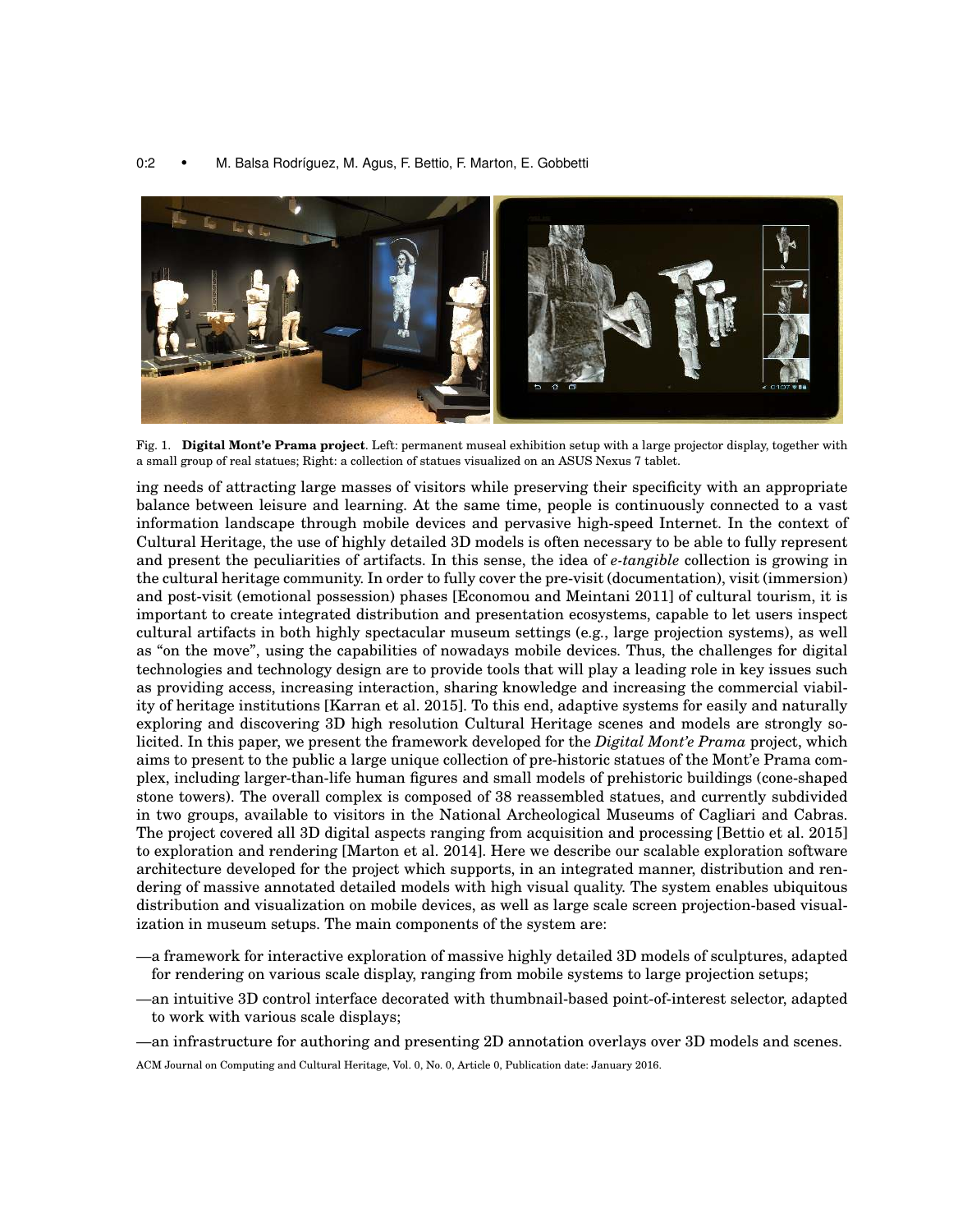Thanks to our framework, object-aware user-interface components are capable to support models composed of various billions of primitives and large numbers of points of interest on either large scale projector systems and mobile devices, and have been used by tens of thousands of inexperienced users in real exhibitions showing the collection of Mont'e Prama sculptures. This work is an invited extended version of our *Digital Heritage 2015* contribution [Balsa Rodriguez et al. 2015]. In addition to supplying a more thorough exposition in this work, we also provide significant new material including an extensive analysis of usage of the large scale projector system in a real museum setting. The user study was carried out by recording the real time explorations performed by tens of thousands of visitors during almost 20 months of permanent exhibition at the Archaeological Museum of Cagliari and 6 months at Archaeological Museum of Cabras.

# 2. RELATED WORK

Creating interactive systems for the visualization of annotated massive 3D models, in particular for cultural heritage, requires handling large amounts of geometry while providing the user with a user interface that enables both global and in-detail inspection, and providing some additional information in order to better comprehend the artifact. Here, we discuss the works which most closely relate to our method.

**Massive model rendering.** There is a vast literature covering massive 3D model visualization [Gobbetti et al. 2008], but only recently real-time performance has been demonstrated on mobile devices for very large surface models. We have adopted the solution proposed by Balsa et al. [Balsa Rodriguez et al. 2013] which adapts the well-known Adaptive TetraPuzzles [Cignoni et al. 2004] to be used in networked environments using mobile devices.

**Natural 3D interaction.** In terms of complex scene exploration, most of the work in the area is connected to camera/object motion control [Jankowski and Hachet 2013]. Constrained viewpoint navigation has been proposed as an option to reduce the degrees of freedom in order to simplify the access to the user interface for novice users [Marton et al. 2014; Boubekeur 2014]. An automatic pivoting method has been presented [Trindade and Raposo 2011], but the method requires access to the depth buffer, which is not always available on mobile platforms, and suffers from discontinuities when considering models with sharp features. Our work extends to both co-located and not co-located interaction the approach recently presented by Balsa et al. [Balsa Rodriguez et al. 2014] on auto-centering virtual trackballs for small screens.

**Image-assisted navigation.** Image-assisted navigation has been implemented in a variety of ways in the literature. Images can be linked to viewpoints when navigating in a 3D scene, or can also be linked to additional information by using images as hot-spots [Andujar et al. 2012]. Some authors have proposed to hierarchically cluster images according to some image semantic, like combining time and space [Ryu et al. 2010], spatial image-distances [Jang et al. 2009], or a mixture of them [Mota et al. 2008]. Our approach is navigation-oriented, presenting the user with a selection of the best candidate views from the current view position. Thus, the user can at any time use the image-based navigation to travel to another point of view.

**Information visualization.** Using linked multimedia information to enhance the presentation of complex data has been long studied, mostly focusing on guided tours [Faraday and Sutcliffe 1997], text disposition and readability [Sonnet et al. 2005; Jankowski et al. 2010], usability of interaction paradigms [Polys et al. 2011], and the integration of interconnected text and 3D model information with bidirectional navigation [Götzelmann et al. 2007; Jankowski and Decker 2012; Callieri et al. 2013]. Most methods require precise picking to navigate through the information, thus presenting problems when targeting non co-located interaction setups (e.g., large projection displays), and often introduce clutter in the 3D view to display the pickable regions. The solution presented here is based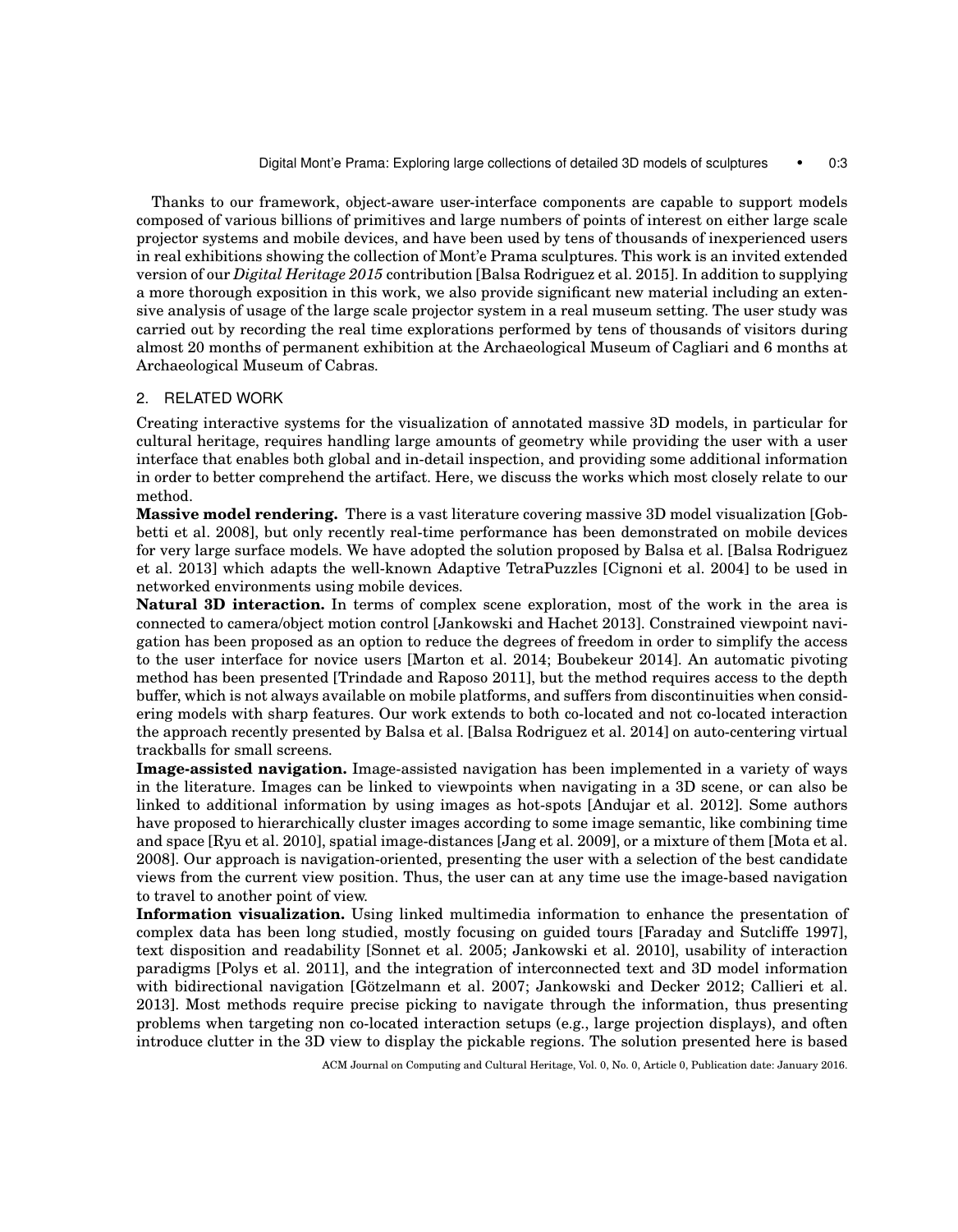#### 0:4 • M. Balsa Rodríguez, M. Agus, F. Bettio, F. Marton, E. Gobbetti

on a method which presents contextual information associated to regions of interest in selected viewpoints, reachable with a thumbnail-based point-of-interest interface without requiring precise picking. A follow-up work, not described in this paper, concerns techniques useful to provide more structure (e.g., temporal ordering) among annotations, as well as implicit presentation methods based on recommendation systems [Balsa Rodriguez et al. 2015].

# 3. CULTURAL HERITAGE APPLICATION DOMAIN

The main motivation of this work was the valorization of the Mont'e Prama complex, which is a large set of extraordinary sandstone sculptures created by the Nuragic civilization in Western Sardinia [Tronchetti and Van Dommelen 2005]. The complex was casually discovered during hoeing in 1974, and it appeared soon evident that these were truly unique sculptures, displaying features related to both the indigenous Sardinia Nuragic civilization as well as the wider world of the Phoenician colonizers. Four archaeological excavation campaigns were carried out between 1975 and 1979, and revealed five thousands of sculpture fragments which, according to the most recent estimates, comes from a total of life-size 44 statues depicting archers, boxers, warriors and models of prehistoric buildings. With respect to dating, they can be traced to an as-yet undetermined period, which goes from the tenth to the seventh century BC. All the sculptures representing human figures conform to a single iconography: they are all standing upright and rendered in a flattened manner in the sense that both the front and back are elaborated but no attempt has been made to work them in the round. The faces are the distinctive element of the sculpture complex: they are schematic, defined by the heavily rendered eyebrows and a straight nose that make up a prominent T-shape(see figure 7(d)). The eyes are represented by two nested circles that have clearly been created with a pair of compasses, while the mouth is indicated by a simple shallow line [Lilliu 1997]. Restoration was a complicated and time-consuming process: it was carried out at the *Centro di Restauro e Conservazione dei Beni Culturali (CRCBC)* of Li Punti (Sassari, Italy) and resulted in the partial reassembly of 25 human figures with height varying between 2 and 2.5 meters, and 13 approximately one-meter-sized building models. Modern non-invasive restoration criteria were considered for the reassembly. No drilling or insertions were performed into the sculptures, fragments were glued together using a water-soluble epoxy resin, and all the gaps on the resin-filled surface were covered with lime-mortar stucco. Furthermore, custom external supports were designed to ensure stability to all the components of the statue, reduce contacts and maximize visibility. The digital valorization project consisted of a long term scientific and technological research plan on the 3D digitization of the complex, aimed at covering all the phases, from the acquisition and processing to the application of innovative methodologies for multiresolution storage, distribution and display. The acquisition process resulted in 37 quarter-millimeter resolution colored surface models [Bettio et al. 2015] (see figure 2 for snapshots and sizes of the collection models). The rest of the paper describes the architecture developed for the distribution and real time interactive exploration of the models on commodity platforms, and for museal exhibitions.

# 4. SYSTEM REQUIREMENTS

The design of our system has been guided by the requirements collected from domain experts, as well as our analysis of the related work (see Sec. 2). Additional requirements were added from our past experience developing interactive systems for cultural heritage [Marton et al. 2014]. Below we summarize the main requirements that were derived from our analysis for the design of the different system components. See also our previous work for an account of requirements gathered in the Digital Mont'e Prama Project concerning user interfaces [Marton et al. 2014; Balsa Rodriguez et al. 2014] and information presentation [Balsa Rodriguez et al. 2015]. The requirements are numbered with respect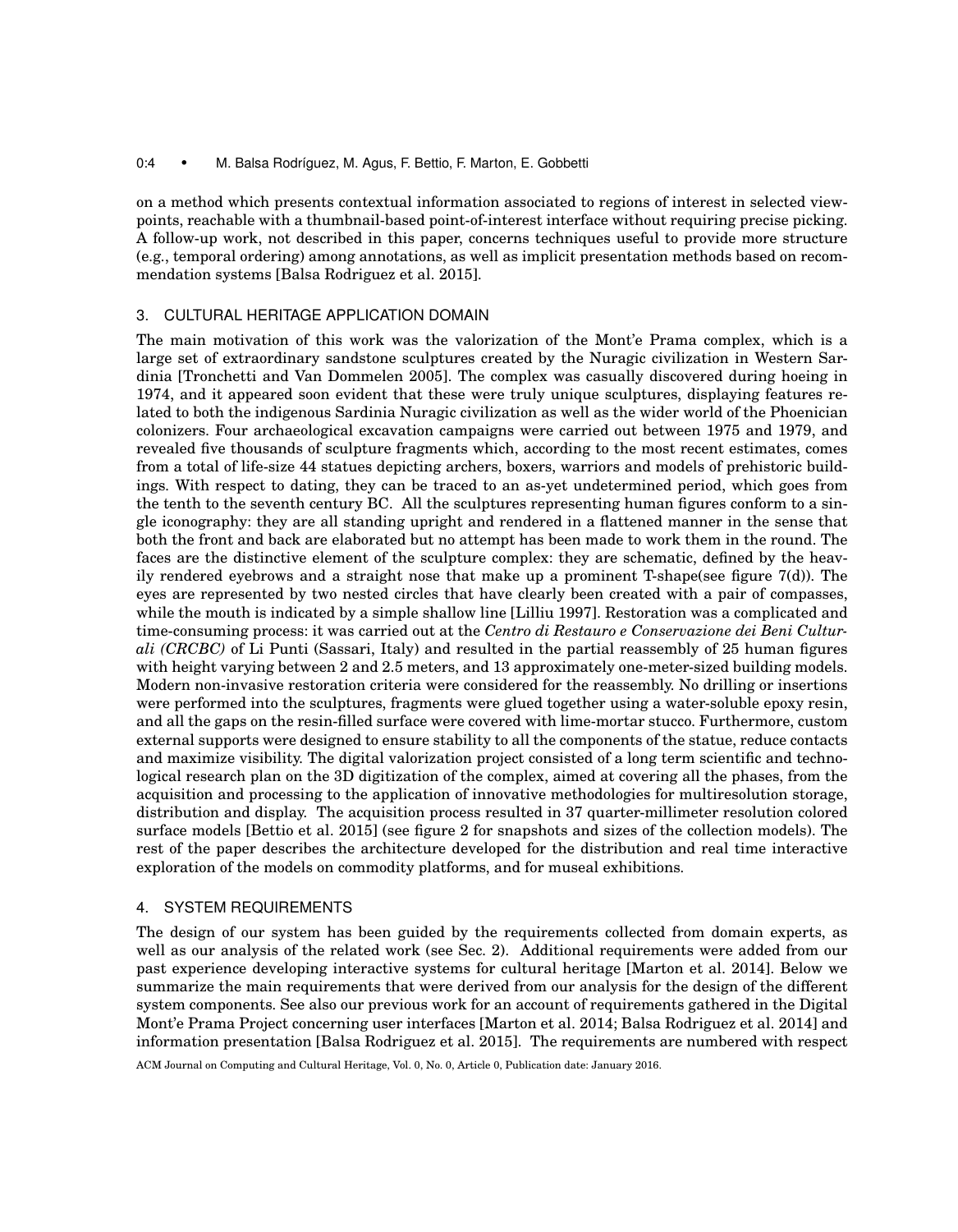

Fig. 2. **Digital Mont'e Prama collection.** The acquisition process resulted in 37 colored triangle meshes at the resolution of 16 vertices/mm<sup>2</sup>. Mesh size (T) in millions of triangles and height (H) in meters from the base level are indicated below each sculpture.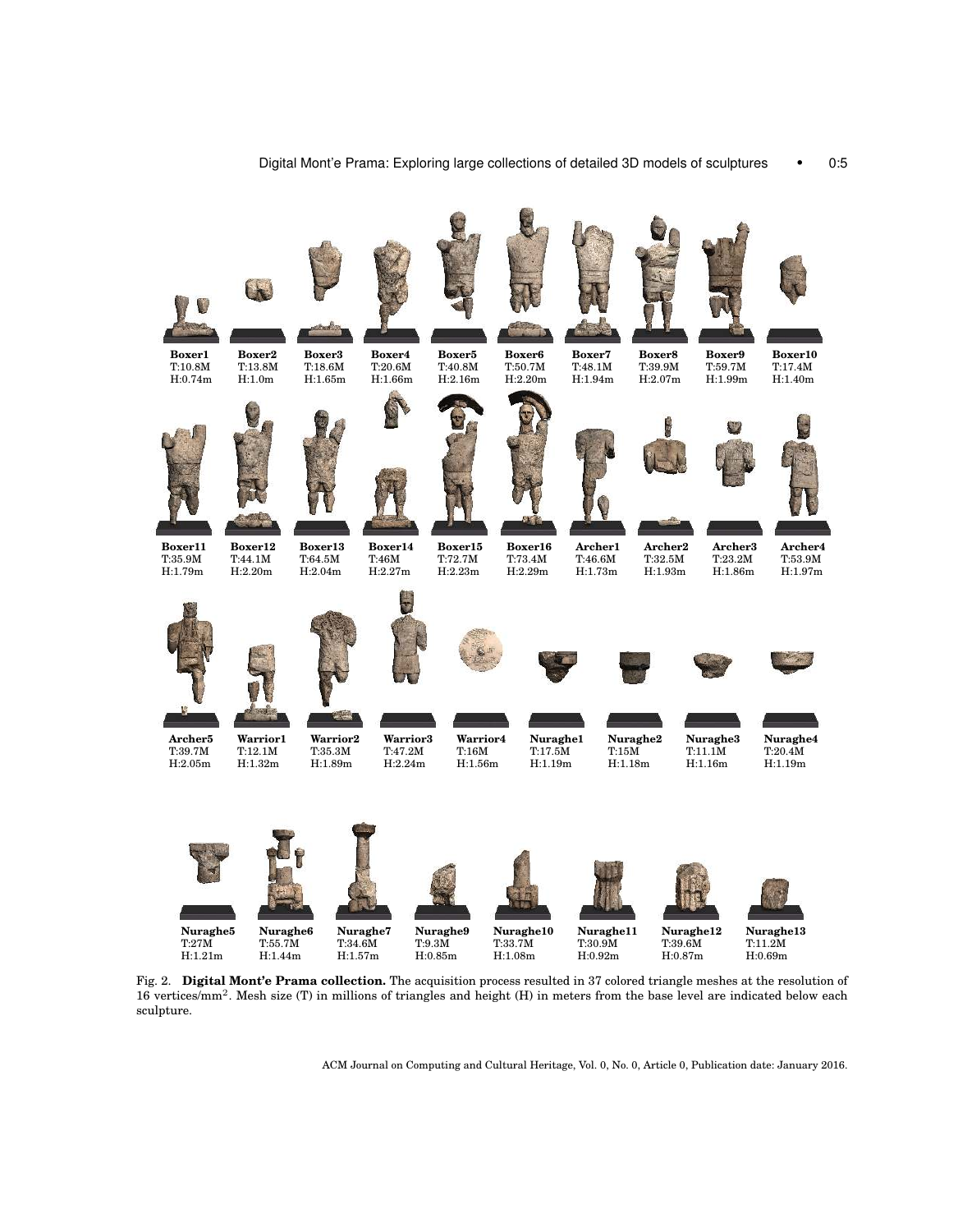## 0:6 • M. Balsa Rodríguez, M. Agus, F. Bettio, F. Marton, E. Gobbetti

to the various system components: distribution and display (**R.DD.x**), user interface (**R.UI.x**), and information presentation (**R.IP.x**).

## 4.1 Distribution and display

**[R.DD.1] High-resolution geometry.** Cultural heritage artifacts generally present information at multiple scales (i.e. global shape and carvings). In particular, the micro-structure typically carries valuable information on the carving process. The Mont'e Prama statues, in fact, present millimetersized carvings, thus requiring sub-millimetric model precision.

**[R.DD.2] Large-scale visualization.** The imposing size of many artifacts (i.e. statues) has to be transmitted to the visitor for him to have a correct comprehension of the original work. In order to better represent the aura of the statue, in museal exhibitions large displays which reflect the size of the represented object are needed.

**[R.DD.3] Display flexibility.** In order to cover the whole pre-visit, visit, and post-visit phases, one should support a wide range of setups, including museum setups, as well as smartphone and tablet applications. The specific application case for our designs is the presentation of larger-than-life human statues, reaching over 2.5m of height. The statues were constructed at imposing scale, and this macrostructure information should be immediately conveyed to the visitor through a real-scale (or largerthan-real) presentation. This means, in particular, that in museum setups we need to support large (wall-sized) displays.

**[R.DD.4] Public accessibility (ubiquity).** Nowadays, smartphones and tablets have become affordable enough as to be present everywhere. Furthermore, the connection bandwidth and performance of those devices are continuously increasing at fast paces, thus providing a great platform for media distribution. So, not only to empower the public access to the information, but also to improve the visit experience (pre-visit and post-visit phases), the pervasiveness of mobile devices should to be exploited. **[R.DD.5] Low bandwidth usage.** The interactive exploration of those huge models produces a substantial amount of data traffic. In order to provide an interactive and pleasing exploration experience

to the user the size of the transmitted information has to be aware of the bandwidth capabilities of the targeted systems (i.e. WIFI and 3G/4G connections).

# 4.2 User interface

**[R.UI.1] Single user control, multi-user fruition.** Museums have large amounts of visitors willing to inspect the various collections exhibited. Therefore, enabling multiple visitors to observe the display while the user in control of the interface inspects the object, facilitates the flow of visitors to access visual information faster. In such a way, it will be improved both the visitor experience, since wait time is much less, and the total number of visitors who can access the museum installations.

**[R.UI.2] Seamless interactive exploration and zooming.** The high resolution geometry in the 3D representations requires the user to be able to reach viewpoints all around the model, both from far and from very close distances. The exploration, therefore, has to permit a seamless transition from global shape visualization to close detail inspection (i.e. carvings).

**[R.UI.3] Fast learning curve and assisted navigation.** Museums receive large amounts of visitors, so any kind of training taking long time is not practical. Hence, the user interface is required to be immediately accessible, allowing the user to inspect the artifact both by directly trying and understanding the user interface, or by using some assisted navigation that gives some hints and/or shortcuts to explore the object.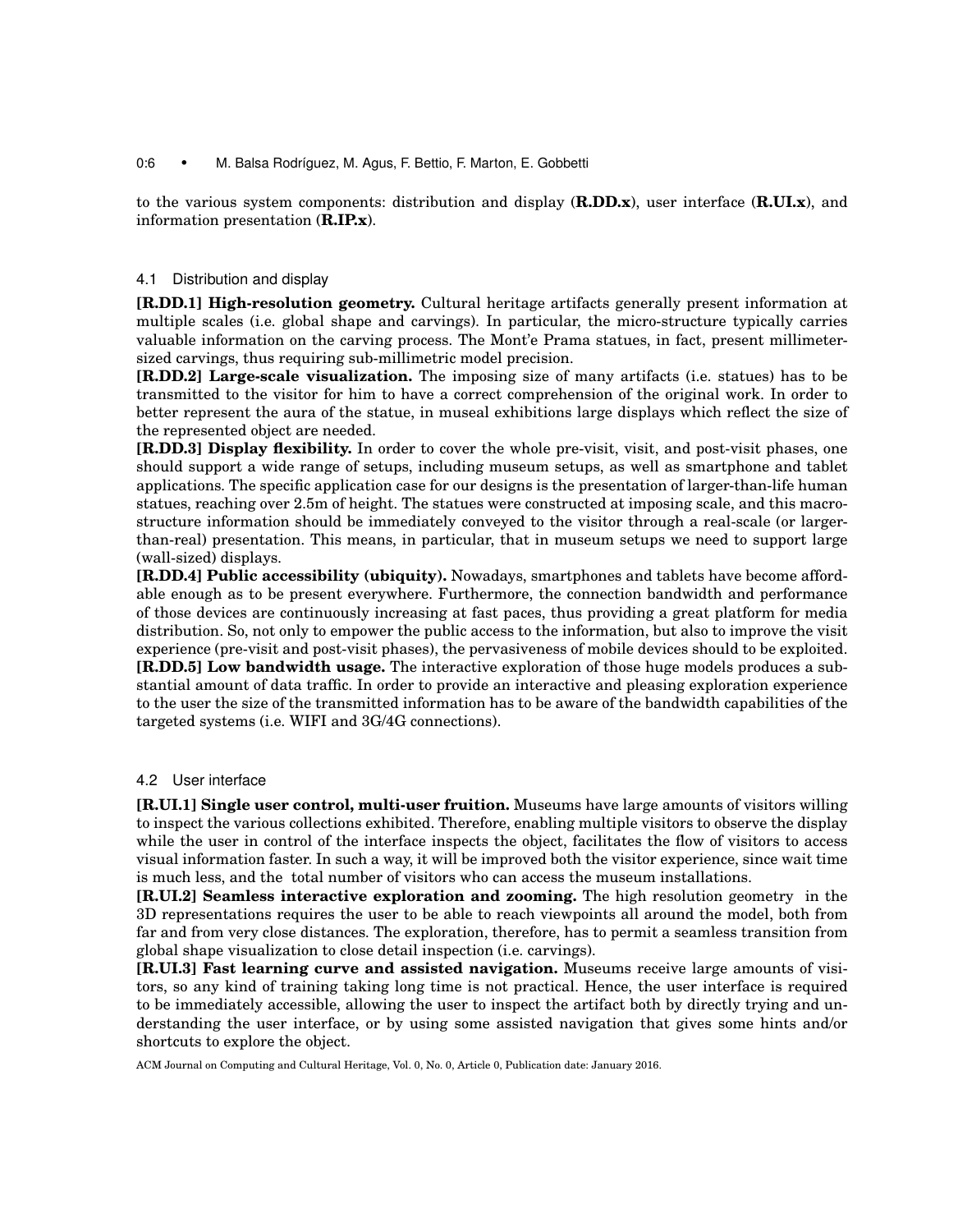

Fig. 3. **Architecture components.** Pre-processing and server components are shared between the mobile and high-end clients. User interface is implemented on touch devices.

# 4.3 Information presentation

**[R.IP.1] Focus on work of art.** The visitor intention is on improving his knowledge on the artifact being inspected. So, the user interface needs to be unobtrusive and avoid any distracting widgets, or occlusion from other visitors. At the same time, it should provide the user with an easy and direct way to get to the information without requiring complicated interactions.

**[R.IP.2] Information authoring.** Textual and visual information (drawings, images) should be supported. Editing should be made possible for museum curators and archaeologists without particular training. Adding annotations and linking them should not require intervention of specialized personnel.

**[R.IP.3] Information spatially connected with 3D models.** Most of the information, textual and visual, is spatially connected to a region of a 3D model. This implies that descriptive information should be associated to parts of the cultural objects, typically seen from a canonical point of view, or at least close to it. Examples are descriptions of carvings and decorations, reconstruction hypotheses, comparisons with other objects. Different macro-structural and micro-structural views should be associated with different kinds of information.

**[R.IP.4] Engaging experience.** In general, visitors do not want to be overloaded with instructional material, but to receive the relevant information, learn, and have an overall interesting experience, which should be be personal, self-paced, and exploratory. The user interface should provide guidance, while not being perceived as overly obtrusive.

# 5. SYSTEM COMPONENTS

Our system is based on a touch interface for the exploration of highly detailed 3D objects using a multiresolution framework for interactive rendering and networked components for streaming the required data. The main components of the framework are represented in Fig. 3.

5.1 Scalable rendering and distribution

Real-time rendering of large datasets at high resolution, that is billions of triangles and hundreds of points of interest per model, requires dealing with two main problems: the complexity of the model, and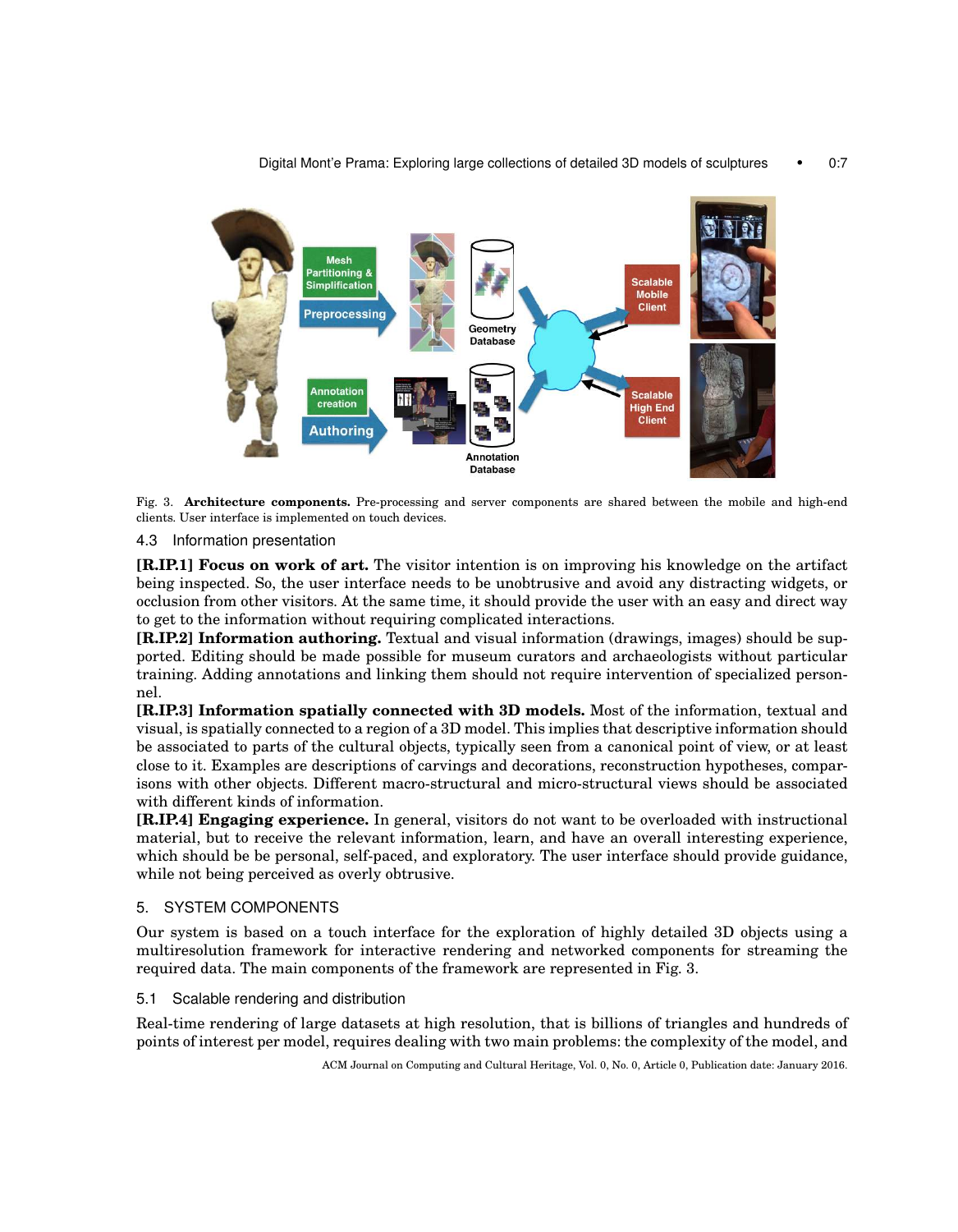## 0:8 • M. Balsa Rodríguez, M. Agus, F. Bettio, F. Marton, E. Gobbetti

the amount of data to be transmitted and loaded into core memory. Dealing with such complex models requires specialized multiresolution structures and adaptive algorithms. Our rendering framework, and also the user-interface subsystem, exploit a multiresolution representation of the 3D models, based on a variation of Adaptive TetraPuzzles (ATP) [Balsa Rodriguez et al. 2013]. Specifically, the ATP method has been extended with all the geometric queries required to compute the automatic pivot, and kd-trees to organize the points of interest. In order to cope with the low resource availability on mobile devices, we have used a compact representation that encodes position, normal and color into 64 bytes, thus better scaling on devices with low memory available, while still providing high visual quality. In addition, this compact representation is further compressed for data streaming, to reduce bandwidth requirements and so improve the refinement speed, and the number of triangles per node has been increased from 8k triangles to 16k triangles in order to improve streaming performance by reducing the number of packets to transmit.

## 5.2 User interface

According to requirements described in section 4, we designed our user interface components in a way that they could be easily adaptable to various configurations, and easily usable with fast learning times by casual users. Furthermore, we wanted to keep the interface as less distracting as possible, in order to keep the main focus of users to the details of sculptures and the information associated. The main components of our user interface are a selection widget for easily navigating through the entire sculpture collection, an object-based assisted system for camera control tailored for both orbiting and proximal object inspection, and an image-based navigation component for navigating amongst a series of pre-defined viewpoints and displaying associated information in overlay.



Fig. 4. **Sculpture selection widget.** The main interface is organized as two level scroll interface hierarchies. The Mont'e Prama sculpture collection is subdivided in 4 categories: boxers, archers, warriors and building models(see left). Selecting one of the group, the sculptures of given category are presented (see right), and can be chosen.

**Sculpture selection widget.** In order to enable casual users to easily navigate the collection and select the sculptures to explore, we designed a simple selection widget based on a hierarchy of thumbnailbased scroll interfaces. The first level of hierarchy is a scroll bar containing images of the four statue categories: boxers, archers, warriors, and building models (see figure 4 left). The second level of hierarchy contains instead, for each group, the thumbnails associated to each sculpture model (see figure 4 right). Navigating and exploring the entire collection is immediate, and users can decide in any moment to explore a different sculpture model with a limited number of scroll and select operations. **Camera control.** Interactive exploration of complex 3D models requires continuously switching between rotation, panning and zooming, which can be difficult for novice users to handle. For this reason,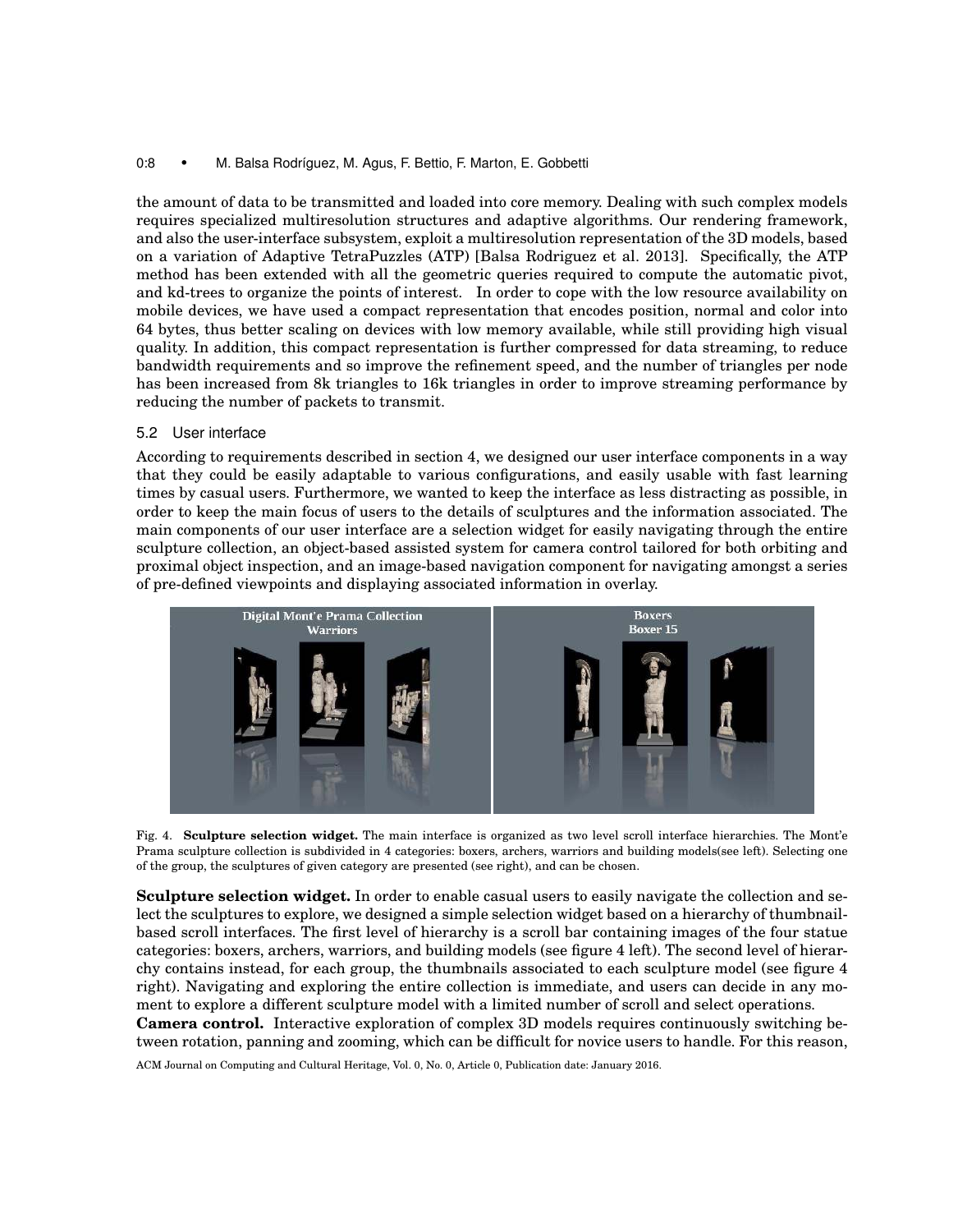we have implemented an automatic centering pivot (see ACeViT [Balsa Rodriguez et al. 2014]) which performs a stochastic sampling of the visible surface every time the user pans or zooms in order to determine the pivot. In this way, the rotation pivot is always centered on the part of the object which is currently visible, thus providing a natural and understandable rotational behavior.



Fig. 5. **Image-based selection.** The user is presented with a set of interesting viewpoints near the current position. The same scroll view selector is employed for both the large display setup (see left), and the small screen mobile setup (see right).

**Image-based navigation.** Image-assisted exploration has been implemented in many ways in the literature, both as hot-spots to highlight interesting positions, or as 3D viewpoints linked to the scene providing real images integrated into the 3D representation. . Our approach is navigation-oriented, providing the user with a collection of context-based selection of best views that can be used to travel to near interesting view points without distracting her from the main exploration task. This selection is based on an image-space distance function which selects a small number of views which are most similar in image-space to the current one. Figure 5 shows examples on how point-of-interest view selectors are integrated in a large display setup and on a small screen setup.

# 6. INFORMATION PRESENTATION

Communicating information on cultural artifacts require the ability to mix highly photorealistic presentations that convey the aura of original objects, with illustrations that provide additional insights on these objects. One of the goals is to study how to best communicate auxiliary (geometric, conceptual and semantic) information that is attached to 3D models. A variety of systems and standards for annotating and linking metadata to artworks exist [Szekely et al. 2013; Dijkshoorn et al. 2014]. However, most of efforts are targeted to manage, link and spread information related to 2D artworks and images, by exploiting the capabilities of web and cloud computing [Isaac and Haslhofer 2013], and adding spatial annotations to 3D models is still not considered an easy task for curators and cultural heritage experts. Our system was designed aiming at making it easy for archaeology experts and curators to quickly edit various kinds of informative content spatially associated to the sculptures. A follow-up work, not described in this paper, concerns techniques useful to provide more structure (e.g., temporal ordering) among annotations, as well as implicit presentation methods based on recommendation systems [Balsa Rodriguez et al. 2015].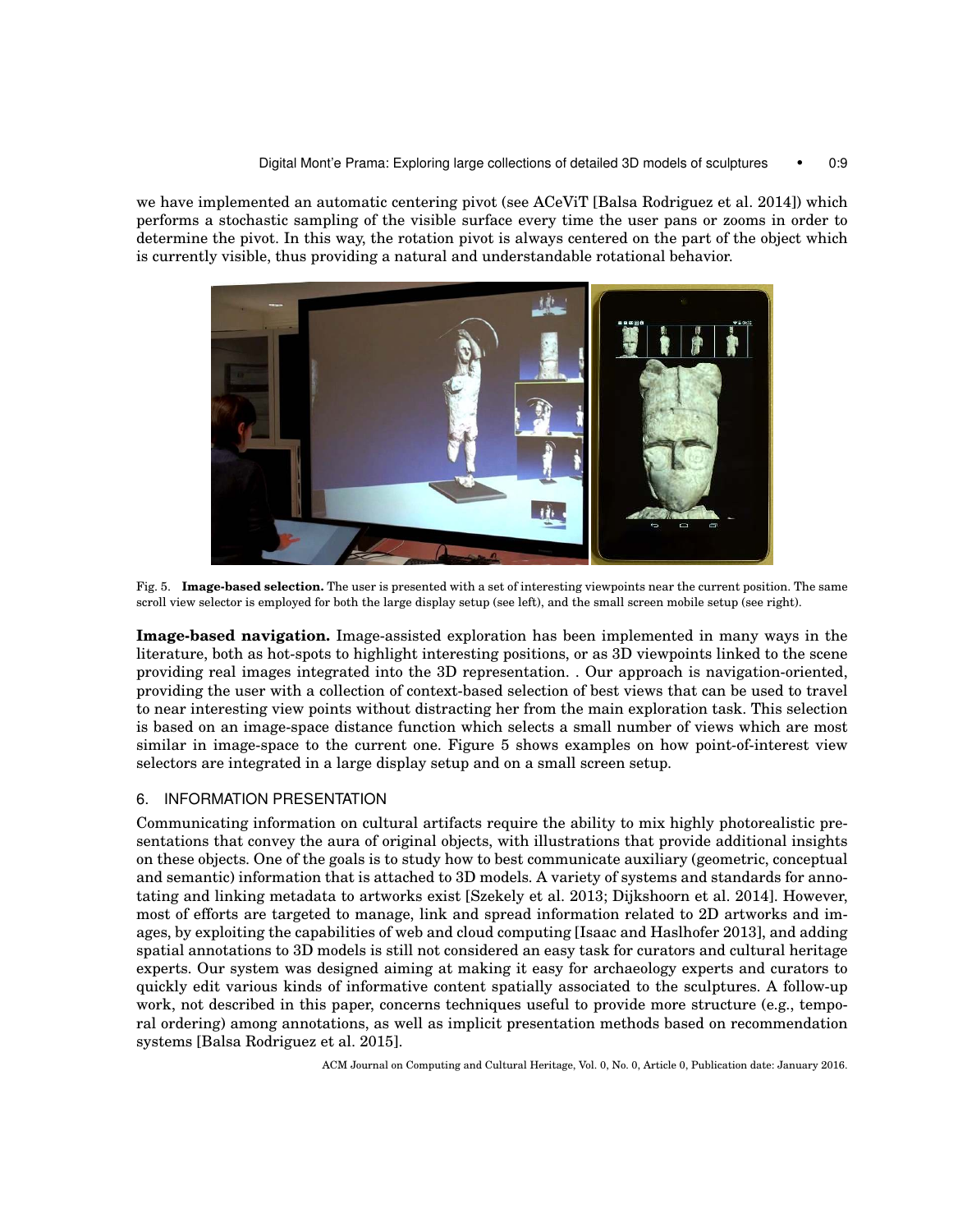## 0:10 • M. Balsa Rodríguez, M. Agus, F. Bettio, F. Marton, E. Gobbetti



Fig. 6. **Authoring overlays.** Experts can create information overlays by selecting 3D points of interests, and by editing above associated views with popular image or presentation authoring software.

**Information authoring.** The authoring system is a version of the exploring application in which experts can navigate the sculpture collection and choose interesting views which they aim to comment, or where they want to draw some highlight or sketch, or add other kind of information (images, links). All selected views are saved in a database in form of pictures and the associated view transforms. Once the selection process is completed, the editing process consists of adding the annotations by employing the preferred image editing or presentation software to decorate the selected pictures. Each decorated images is then added to the database as overlay picture with transparent background (obtained with the removal of the original picture), and the information is ready to be displayed when users reach the associated view position. The authoring system is easy to use, fast and can be customized to add heterogeneous data as fields of database. Figure 6 shows a schematic diagram of the process of creating annotations, from selection of interesting view, to the information editing, and the resulting overlay picture to be displayed during the 3D navigation.

**Overlay display.** During the navigation, users can scroll a thumbnail-based point-of-interest selector showing the interesting viewpoints close to the area of the sculpture which is explored in that moment. The information overlays are displayed any time the user selects an interesting picture. Specifically, the system automatically leads the user to the selected view position and the information overlay appears to decorate that view, and it persists for a fixed amount of time (10-20 seconds according to the displayed information) or until the user decides to explore different parts of the sculpture or the collection by performing further interactions. In this way, users can easily get different kind of interesting information associated to the collection of artworks (see section 8).

#### 7. SYSTEM INTEGRATION

All the components of the architecture were designed to be easily adapted to work with different kind of displays and devices, ranging from smartphones to large high-resolution screens. We tested them in two different setups: one high end employing a large projector, and one for mobile devices.

**High end setup.** For this setup, we have preferred to decouple interaction and rendering, in order to permit the use of large displays for rendering. The touch device in charge of the user interface is located at a distance from the display enough to grant the user controlling the inspection with a whole view of the display, see Fig. 1. At the same time, this setup enables multiple users to watch the display without occlusion problems, which wouldn't be possible with an interactive wall display or a large touch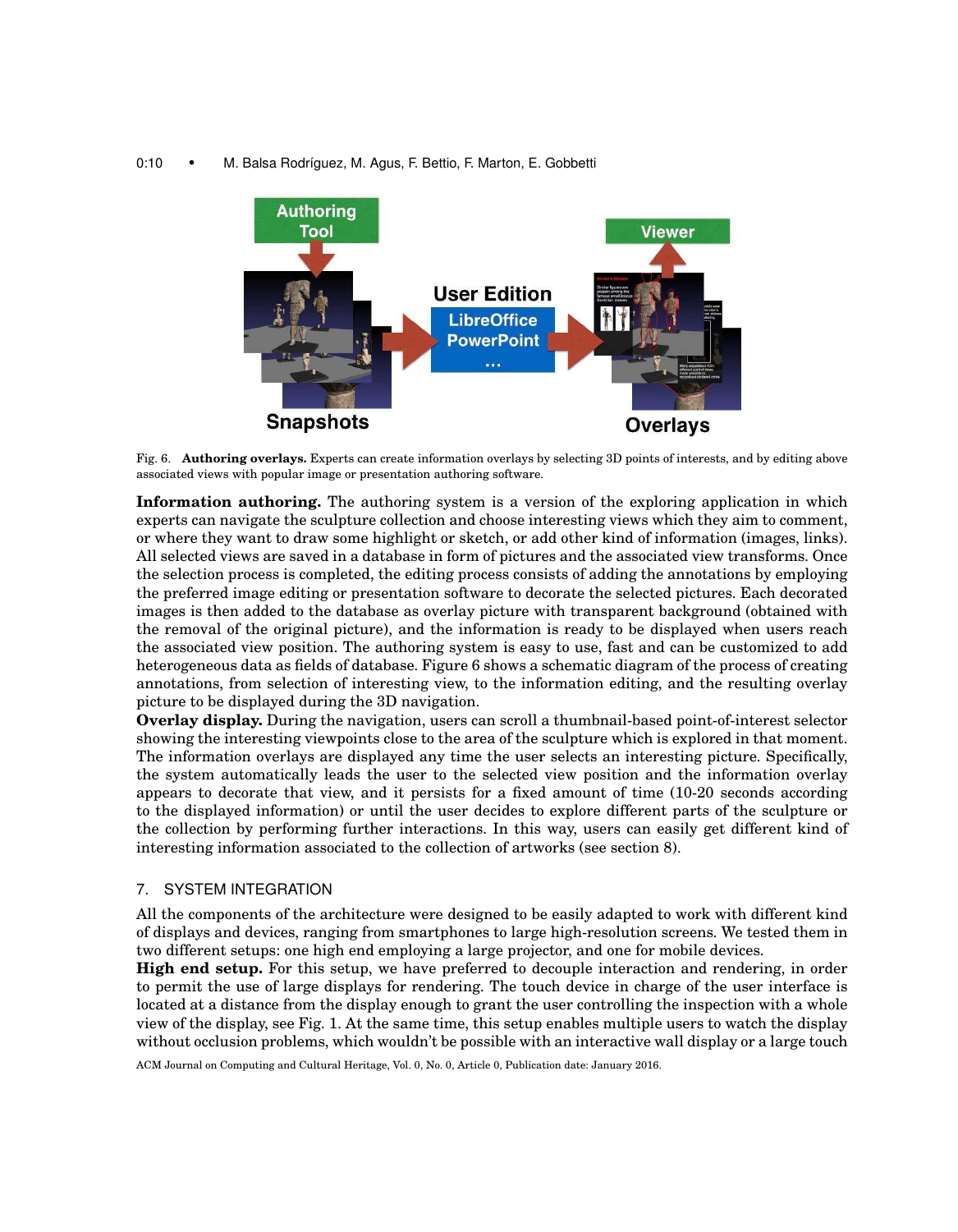monitor. This setup is an ideal component of presentation systems designed for large audiences or small working groups sharing a common view. This is the case of interactive installations in museums. Another domain is visual simulation and rehearsal, already used to support the cooperative work of small research group in archaeology for presenting and assessing reconstruction hypothesis(e.g., for the assessment of virtual restoration results or inspection of degradation status).

According to our design, the user interacts with a non co-located touch-based interface that provides very little visual information in order to not distract the user from the inspection task. The 3D navigation interface doesn't require co-located interaction, thus the user can abstract interaction just by dragging and pinching without any need to look at the touch monitor. At any time the user can scroll the image-based view selector interface on the side, which shows the closest suggested point-ofinterests (see Fig. 5).

**Mobile setup.** The majority of the requirements derived in the section 4 are common both for the high end setup, and the mobile application, with the main difference being with respect to the display size and user interaction, besides performance issues. In this case, the co-located 3D navigation interface maps typical touch-based gestures, like dragging and pinching, into a behavior that appears natural and coherent with other standard mobile applications. Since there is no need for precise touch input it is easy for the user to concentrate on the inspection task, getting used to the interface just by trying typical gestures. The computation cost is only a small fraction of the frame rendering time, enabling the use of this solution in low performance devices. Due to the small size of the screen we have opted for a scroll widget that occupies a small part of the screen, allowing the user to select the target view with a simple click at any time, see Fig. 5. Additionally, since the list of proposed views is updated only when user stops interacting (i.e. not touching the screen), there are no distracting elements while the user is exploring the object. The rendering and user interface frameworks are shared between the various systems, providing a unified platform for distribution and rendering of large 3D models, see Fig. 3.

# 8. IMPLEMENTATION AND PERFORMANCES

We have implemented the proposed approach both as a high-end system for museum installations, and as a mobile application, targeting mid-level hardware. Both systems share the data access components, using a NoSQL database (leveldb) for local data access and HTTP+Apache2 for networked access. The preprocessing step is also shared and enables processing with a performance of about 24K triangles/second on an Intel Core i7 960 with 24GB of RAM.

#### 8.1 High-end system

The presented approach has been integrated into a reference system using OpenGL and GLSL for rendering, and Qt 4.7 for the interface. The system runs on a PC with Ubuntu Linux 12.10, with a Intel Core i7-3820 @ 3.6Ghz, 8GB of RAM and a NVIDIA GTX 680 GPU, sending the visual output to a 156cmx250cm back-projection screen through a 7500 ANSI Lumen DigitalProjection E-Vision WUXGA (1920x1200) projector. The user interface is controlled with a 27" DELL P2714T multi-touch screen, where very brief information is shown about the commands for controlling the navigation, only when there is no interaction, in order to attract the attention of the visitors. The multi-touch screen was designed to be placed 180cm away from the projection screen, allowing the user to see the whole screen in his field of view and, at the same time, to avoid obstacling other visitors to watch the display. The streaming performance under both high speed WIFI or wired networks provided refinement times below 5-10 seconds from cool start to a very close detail (i.e. an eye), requiring about 70MB download. An experimental setup for showing annotations has also been implemented: during a typical exploration of the complex, users can gather lot of information and easily learn, for example, about the casual dis-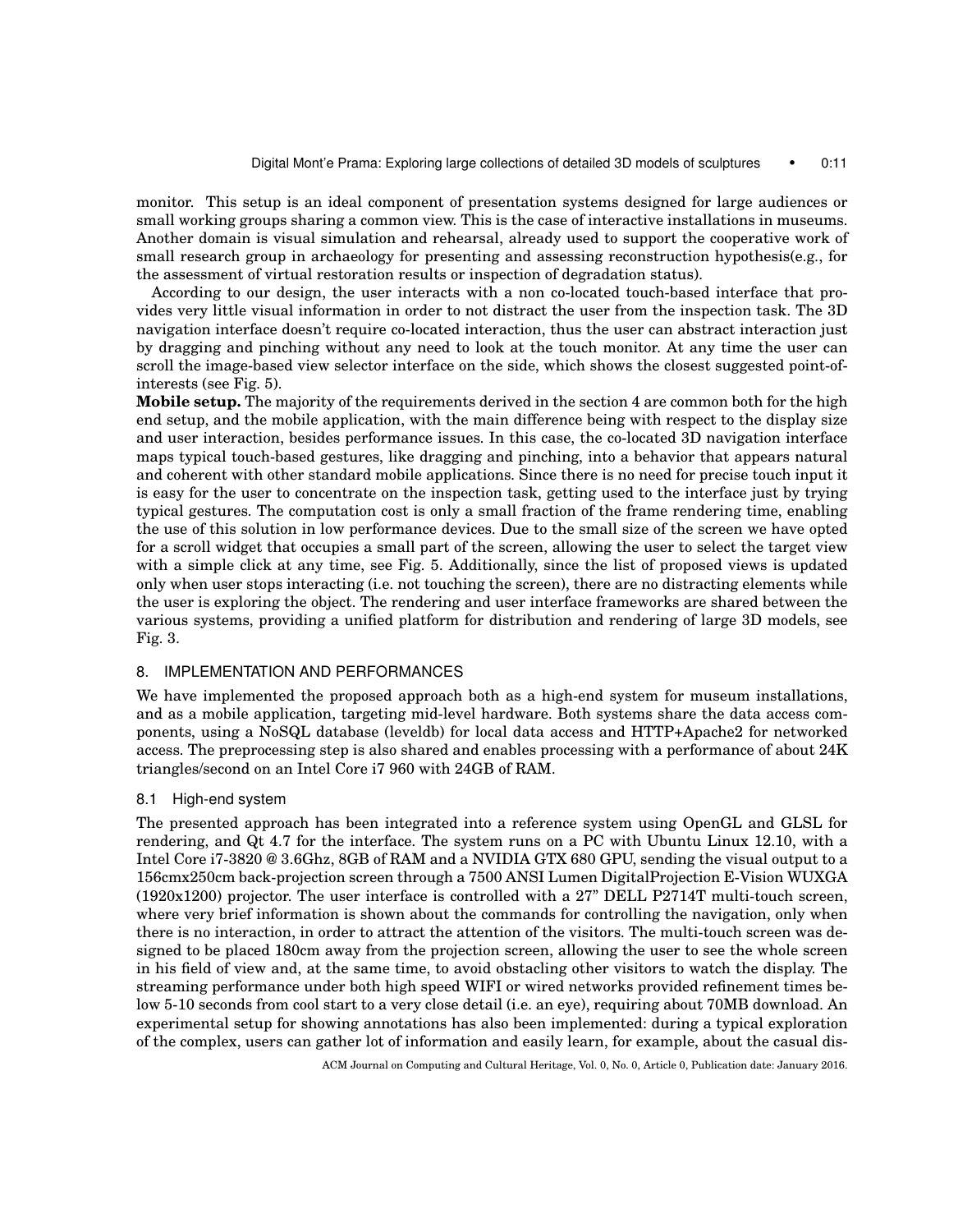# 0:12 • M. Balsa Rodríguez, M. Agus, F. Bettio, F. Marton, E. Gobbetti



Fig. 7. **Information overlay examples.** Various kind of information are presented to users during the exploration of the sculpture collections, highlighting interesting artistic details or historical information.

covery of the sculptures (see Fig. 7(a)), the acquisition process (see Fig. 7(b)), their classification (see Fig. 7(c)), their peculiar and unique features (see Fig. 7(d)) as well as the similarities with respect to other artworks (see Fig. 7(g)) or to other existing building ruins (see Fig. 7(h)). Moreover, specific details can be highlighted on single sculptures, indicating measures (see Fig. 7(e)), specific carvings (see Fig. 7(f)), and the parts composing the models (see Fig. 7(i)).

# 8.2 Mobile system

We have also implemented our approach as a Android 2.3+ application, using OpenGL ES 2.0 and GLSL for the rendering through a thin wrapper unifying both ES and desktop OpenGL APIs. Qt 5.2 has been used for handling UI events and GL context creation, also providing good portability amongst Android, Windows, Linux or iOS. The application was tested in a variety of devices covering mid-class and high-class hardware, a number of display sizes ranging from 4" to 10", and a wide range of screen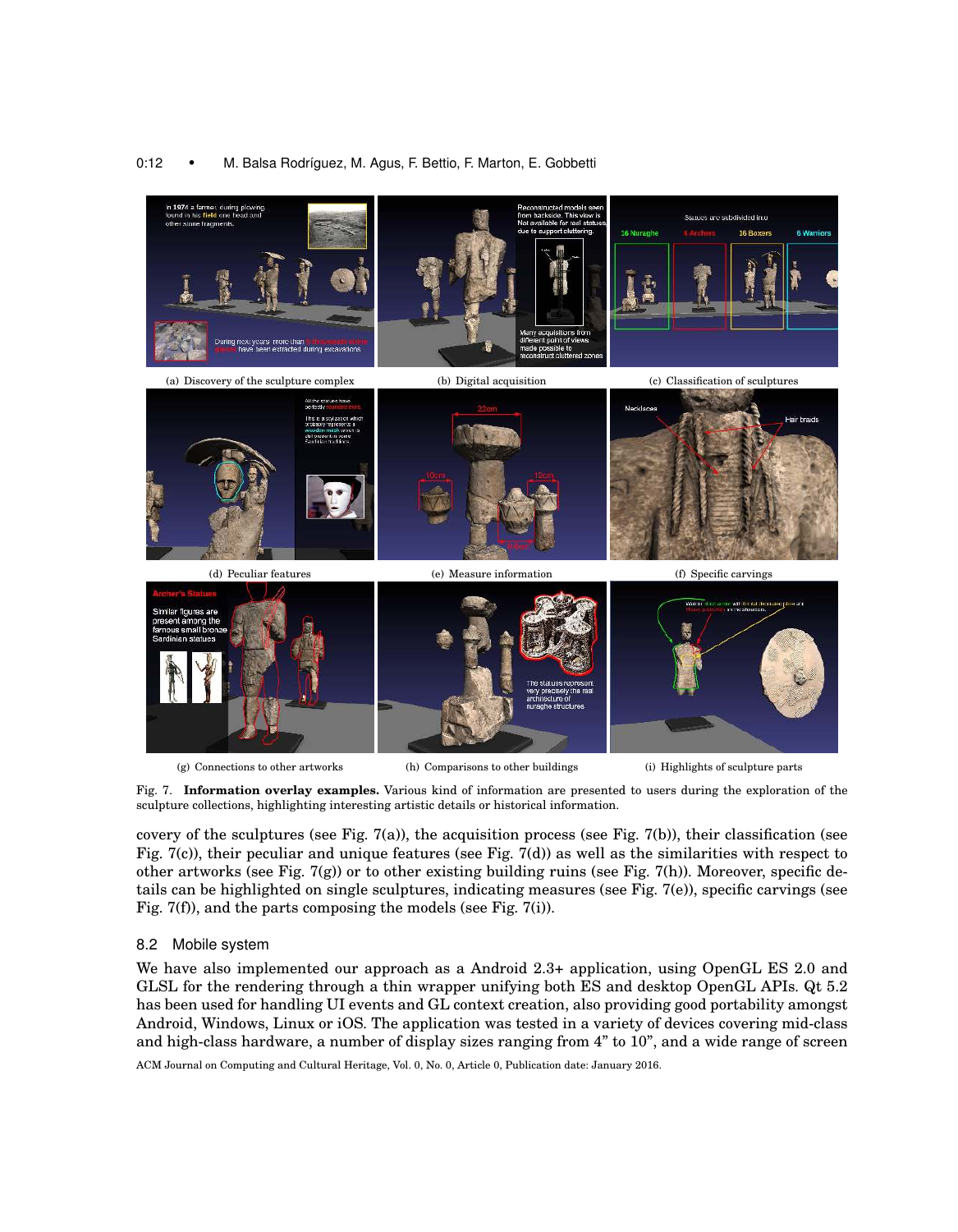

Digital Mont'e Prama: Exploring large collections of detailed 3D models of sculptures • 0:13

Fig. 8. **Mobile device application.** Exploration of highly detailed sculptures of the collection on a Android OnePlus One smartphone.

resolutions (i.e. 1024x768 to 1920x1080). The performance was always interactive with minor performance issues under maximum render load, that was palliated by adaptively lowering the maximum triangle budget when interacting in order to maintain interactive frame rates. On mobile devices, the WIFI performance is very heterogeneous varying heavily amongst devices, besides the different screen resolutions. Initial loading time is below 5 seconds, while additional 5-10s are required for a fully refined full view. In order to have a fully refined close view (i.e. an eye or some millimeter sized carvings) 40-60 seconds are required to download the required data (i.e. below 40MB for 1Mpixel resolution, below 70MB for 2Mpixel resolution). Under UMTS/HSPA connection, again the main factor is connection performance, so under a connection with a peak fetch performance of 3.4Mbps having a fully refined close view required 120-140 seconds. Nevertheless, thanks to the multiresolution approach within a few seconds a reasonable quality representation is available for inspection. A series of preliminary usability tests were performed in order to evaluate the system with positive results. Figure 8 shows the exploration of two high resolution sculptures of the complex on a OnePlus One smartphone, running Android OS, with a 5.5" FHD screen, 3GB RAM, and a Snapdragon 801 CPU, paired with an Adreno 330 GPU.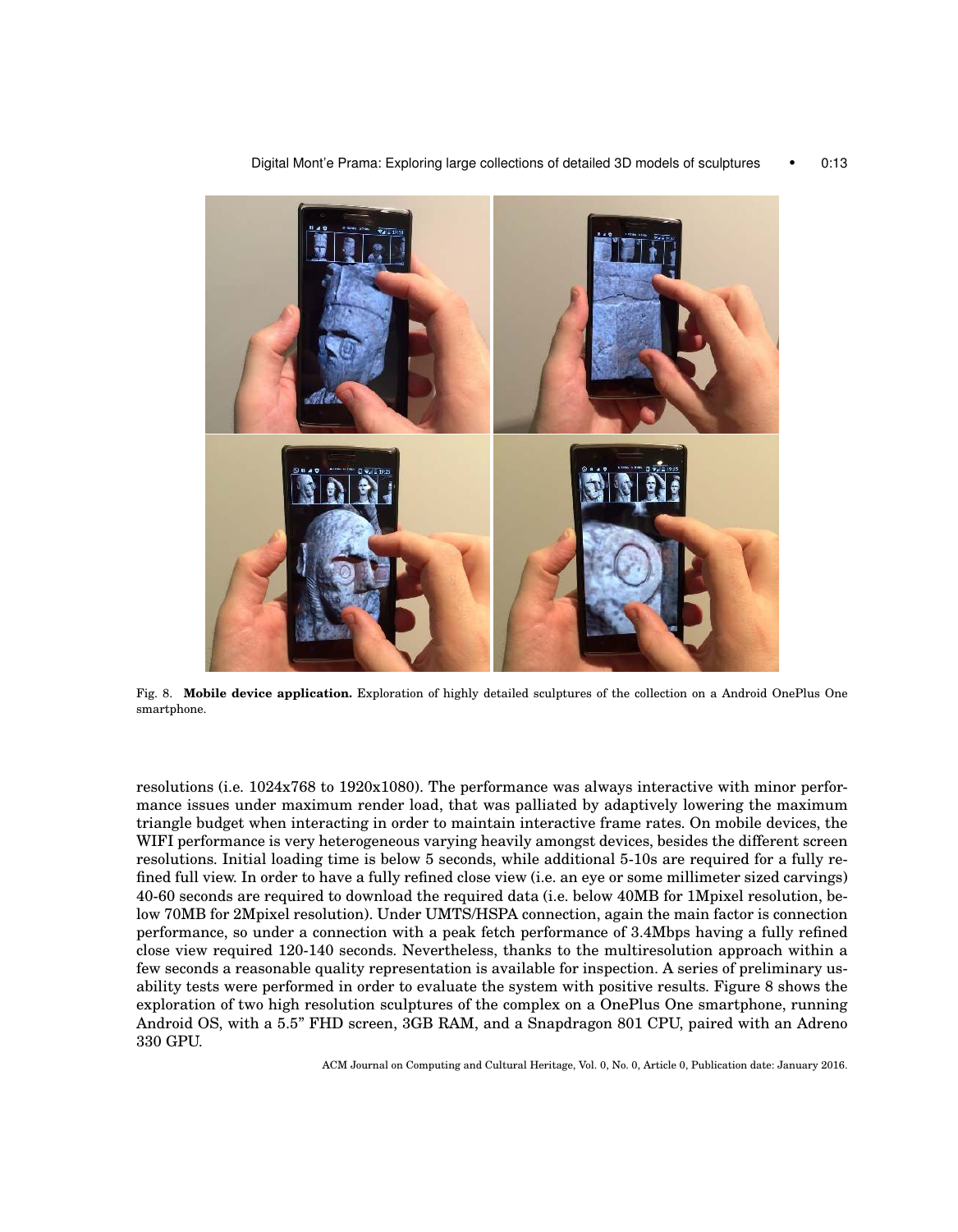#### 0:14 • M. Balsa Rodríguez, M. Agus, F. Bettio, F. Marton, E. Gobbetti

#### 9. USER ANALYSIS

The high-end setup has been permanently installed in two museums, one at the Museo Archeologico Nazionale di Cagliari, one at the Museo Civico di Cabras, where a large amount of visitors have been able to interactively explore the 3D representations of the various objects (i.e. statues and models) included in the collection in the same rooms containing the original statues. Furthermore, various custom versions of the museum systems have been installed in successful purely virtual temporary exhibitions visited by tens of thousands of people: Fiera Internazionale di Cagliari (May 2013), Museo Nazionale Preistorico Etnografico "Luigi Pigorini" in Rome (November 2014-March 2015), and Museo Civico Archeologico in Milan (May-November 2015), Universal Expo Sardinian Booth in Milan (September 2015).

We carried out an extensive user analysis by recording the long period activity with the large projector exploration setup on the archaeological museums of Cagliari and Cabras, to interpret and understand the behavior of visitors during virtual sculpture explorations. Each of these two museums contains a permanent exhibitions of the collection of the restored Mont'e Prama sculptures, namely 26 sculptures in Cagliari, and 10 in Cabras. In both museums, visitors have the chance to use the 3D exploration system to visually compare the appearance of real displayed sculptures and the digitally reconstructed ones. Furthermore, users can use the system to visually explore the remaining part of Mont'e Prama sculpture complex, which is instead displayed at the other archaeological museum. Specifically, with the installation of the permanent visualization setup, we added a logger of the system usage, which gave chance to acquire input data from thousands of museum visitors. The data was collected in the Archeological Museum of Cagliari in the period between the inauguration of the "Mont'e Prama exhibition", March 23rd, 2014 and November 22nd, 2015, and in the Archeological Museum of Cabras in the period between March 21st, 2015 and October 18th, 2015. In the following paragraphs we provide an extensive analysis of these data, as well as a discussion of the main findings, about visitor behaviors.

Since we expected to collect a great quantity of user data, we decided to focus on the main exploration activities of users, and we recorded the following actions associated with timestamps:

- —start interactive exploration of sculpture X at time t
- —stop interactive exploration of sculpture X at time t
- —inspect the sculpture X at time t from the viewpoint PV reached through free 3D interaction
- —inspect the sculpture X at time t from the viewpoint PV reached through selection from a list of precomputed points of interest

With respect to the viewpoints acquisition, we limited it to the positions considered interesting by users, in the sense that we considered only the camera positions in which visitors kept observing the sculptures for at least 5 seconds.

*General usage analysis.* From the log files containing data collected during the observation periods, we were able to gather general statistics about the usage of the system. With respect to the exploration times, we analyzed the total usage time of the system, by integrating the sculpture exploration durations. Considering the days in which the exhibition was publicly available, we obtained that the system had a mean daily usage of  $122.4 \pm 99.2$  minutes in the archaeological museum of Cagliari, and  $149.1 \pm 80.2$  minutes in the archaeological museum of Cabras. The usage time computed in this way is clearly underestimated since it does not consider the time visitors employ for navigating the two level menus and for selecting the sculptures. We also carried out an analysis of daily usage with respect to the month and the week day. Figures 9(a) and 9(b) show the boxplots of the system usage daily times for Cagliari, per month and per week day, while figures 10(a) and 10(b) show the boxplots of the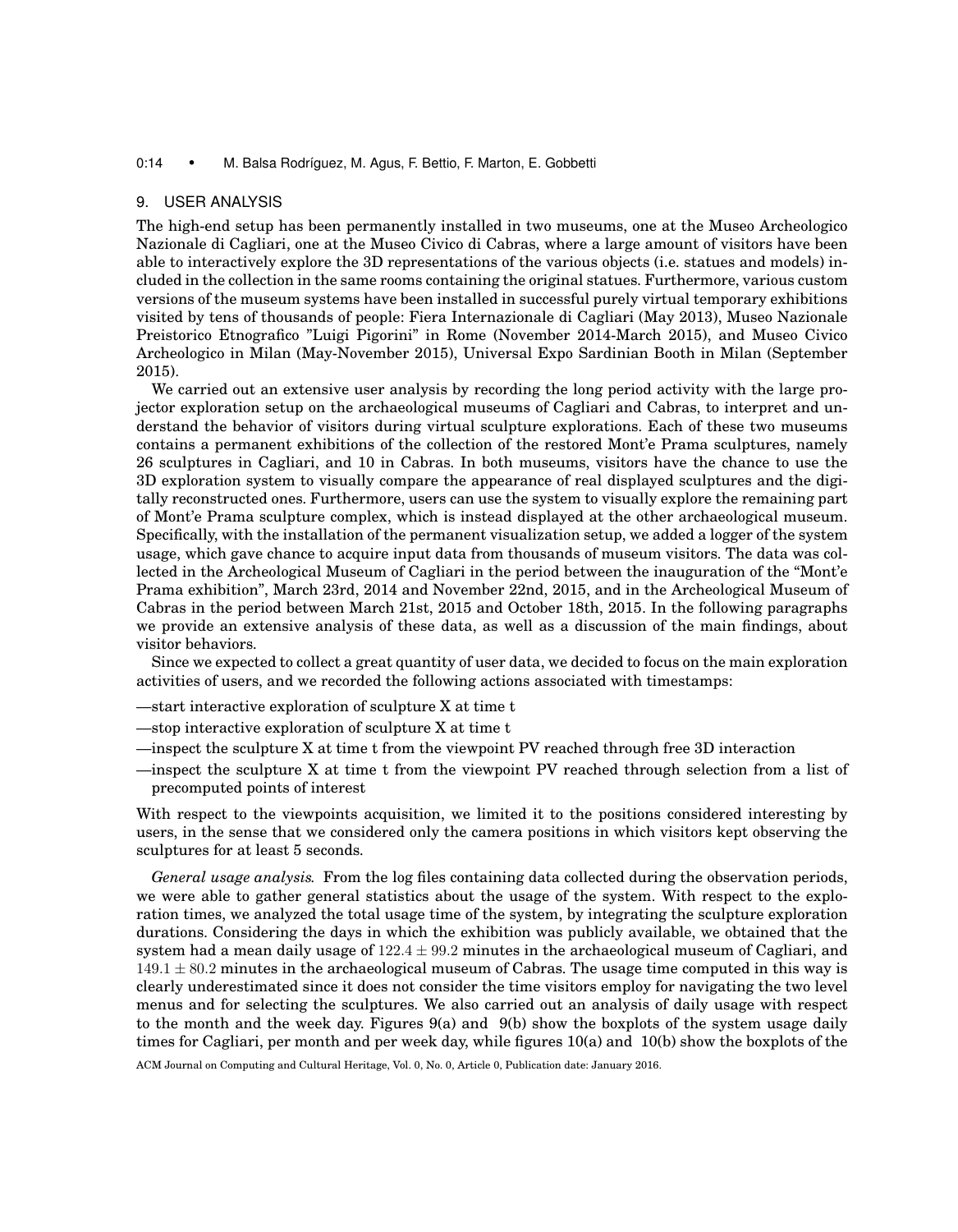

Fig. 9. **Archeological Museum of Cagliari exploration system daily usage times and sculptures explored.** a) Daily times are separated per month basis. b) Daily times are studied with respect to the week day. c) Number of sculptures daily explored per month basis. d) Number of sculptures daily explored studied with respect to the day of the week.

system usage daily times for Cabras, per month and per week day, as rendered by the *R* package [R Core Team 2013]. In these boxplots, as well as in the following ones, the bottom and top of each box are the first and third quartiles, the band inside the box is the second quartile (the median), and the ends of the whiskers extending vertically from the boxes represent the lowest datum still within 1.5 IQR (inter-quartile range) of the lower quartile, and the highest datum still within 1.5 IQR of the upper quartile. Outliers are indicated as small circles. From the boxplots, it appears evident that the system usage times are strictly correlated to the number of persons visiting the museum: with respect to the week days, the peaks are during the week ends, and especially during Sundays (mean daily usage of  $211 \pm 127.5$  minutes at Cagliari). This is due to the fact that normally museums are visited during festive days, but the statistics are influenced from the fact that the entrance to the Archeological Museum of Cagliari is free on the first sundays of each month. Similar correlation can be observed to the usage total time with respect to the month: in this case, the system was more used during the first months of the exhibition in Cagliari (mean daily usage of  $320.8 \pm 170$  minutes during March 2014), and other peaks can be observed during summer months since July and August are the periods with greater tourist presence in Sardinia (mean daily usage of  $194.4 \pm 70.6$  minutes during August 2015 in Cagliari, and of  $266.3 \pm 64.1$  in Cabras). In figure 9(a) the limited number of outliers represent the sundays in which the museum entrance is free. Similarly, we examined the number of statues daily explored with the system: in the archaeological museum of Cagliari, a total number of 43953 sculpture exploration sessions were carried out during the full period, with a mean of  $89.7 \pm 68.2$  statues per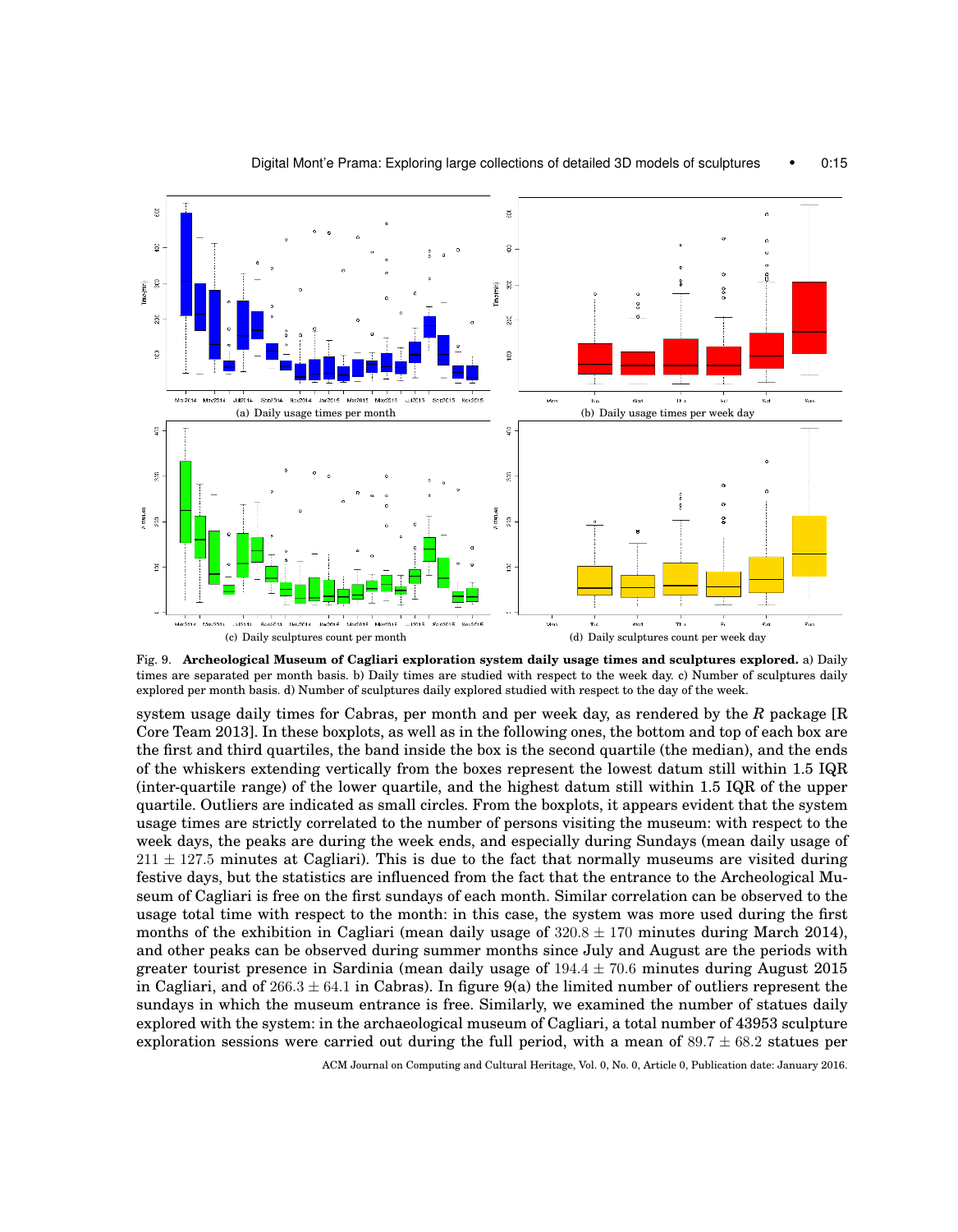

#### 0:16 • M. Balsa Rodríguez, M. Agus, F. Bettio, F. Marton, E. Gobbetti

Fig. 10. **Archeological Museum of Cabras: exploration system daily usage times and sculptures explored.** a) Daily times are separated per month basis. b) Daily times are studied with respect to the week day. c) Number of sculptures daily explored per month basis. d) Number of sculptures daily explored studied with respect to the day of the week.

day. In the archaeological museum of Cabras, the observation period was significantly shorter, hence the total number of exploration sessions was 23537, with a mean of  $113.3 \pm 58.2$  statues per day. We carried out statistics with respect to the month and the week-day, reported in figures 9(c) and 9(d) for the museum of Cagliari, and figures  $9(c)$  and  $9(d)$  for the museum of Cabras. The distribution of the number of explored statues between week days and months show similar trends for both museums and direct correlation with respects to the system usage time: for the considered periods, in Cagliari the peak was in May  $2014$  ( $228.4 \pm 113.3$  statues per day explored), while in Cabras the peak was in August 2015( $196.5 \pm 45.2$  statues per day explored). Furthermore, figures 11(a) and 11(b) show the ordered partial histograms of number of sculptures explorations (for space and clarity reasons we included only the six most visited statues) in Cagliari and Cabras. The diagram highlights the main preferences of visitors: as expected, in both museums users tend to prefer exploring the sculptures exhibiting the best conservation conditions and the most significant features. Specifically, in both museums the ideal podium is the same: the main boxer currently displayed in Cabras is the most explored with the system (5047 visits in the museum of Cabras in 6 months, and 10676 visits in the museum of Cagliari in 20 months), followed by the archer (2828 visits in Cabras and 4756 visits in Cagliari), and by the boxer currently displayed in Cagliari (2314 visits in Cabras and 3306 visits in Cagliari). Interestingly, in the six top explored ranking, all categories of the Digital Mont'e Prama collection are represented (boxers, archers, warriors, and nuraghe models). With respect to the exploration times, boxplots in figures 11(c)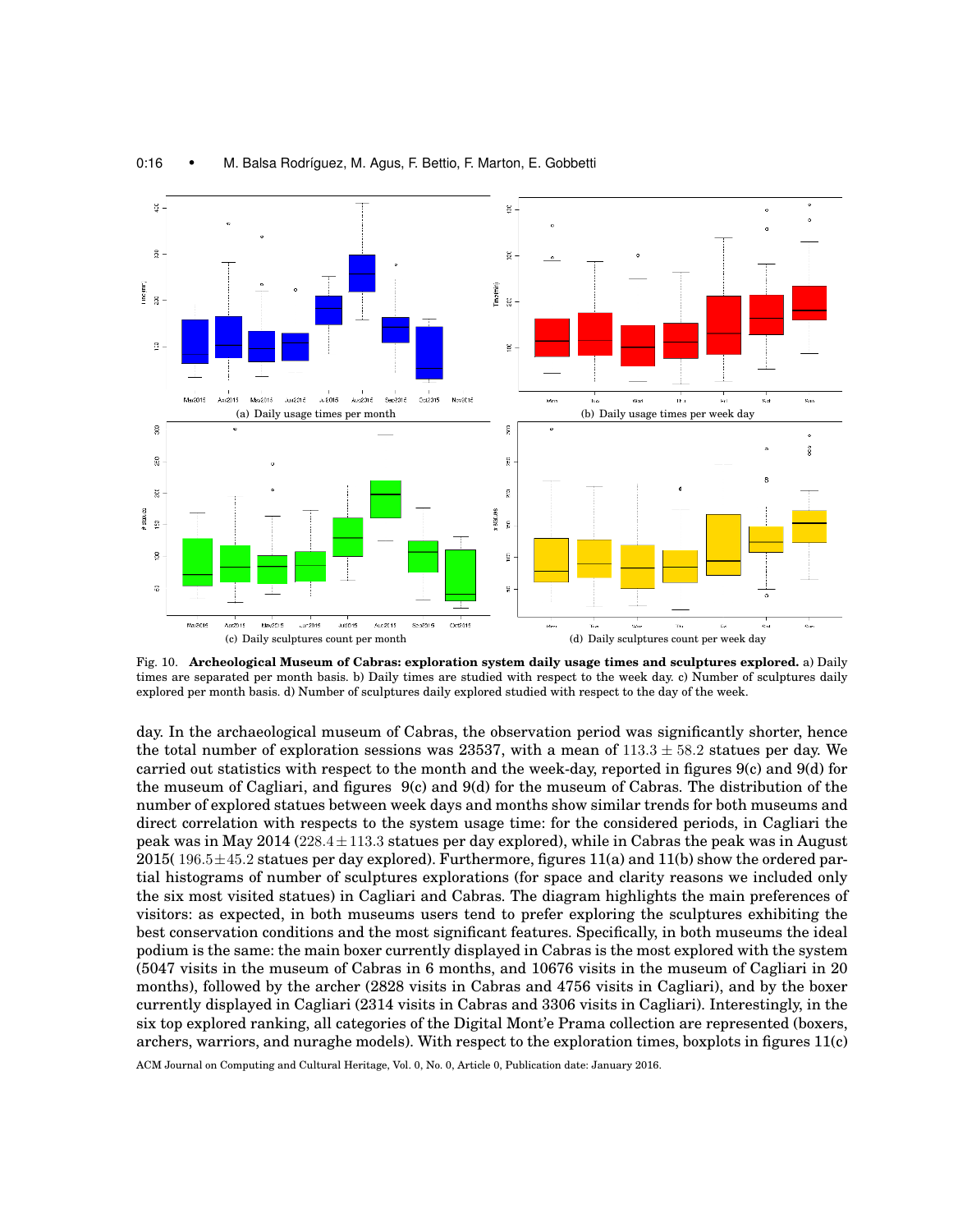

#### Digital Mont'e Prama: Exploring large collections of detailed 3D models of sculptures • 0:17

Fig. 11. **Sculpture preferences.** a) Partial histogram of number of sculpture explorations in the Museum of Cagliari. b) Partial histogram of number of sculpture explorations in the Museum of Cabras. c) Sculpture exploration duration at the Museum of Cagliari. d) Sculpture exploration duration at the Museum of Cabras.

and 11(d) show the exploration durations for the main sculptures in the museums of Cagliari and Cabras: the mean sculpture exploration time is of  $63.8 \pm 75.7$  seconds in the museum of Cabras, and  $66.8 \pm 73.9$  seconds in Cagliari. In both museums, the same boxer model is the most carefully explored sculpture (97.5  $\pm$  96 seconds in Cagliari, and 98.1  $\pm$  104.9 seconds in Cabras).

*3D exploration analysis.* Log files contain also the view positions from which visitors decided to observe the sculptures for more of 5 seconds. For the most explored sculptures of each category we carried out an analysis of the visitor behaviors, trying to understand which parts of the sculptures were considered the most appealing, and trying to individuate the main movements and actions. In general, there is a bunch of methods aiming at finding the regions of interest in scenes and models, based on measures of surface saliency [Lee et al. 2005] or importance based on geometric features [Leifman et al. 2012], and used for detecting the most informative viewpoints [Callieri et al. 2013], or for driving geometric processing algorithm, as simplification, or registration. In our case, in order to have a visual representation of visitors interest, we derived an **interest map**, in which, for each vertex  $v_k$  of a sculpture model, a focus value  $\phi_k$  is computed with respect to the view points represented by projection and view matrices  $P_i$  and  $V_i,$  from which it was observed. The interest value is computed by considering the following contributions: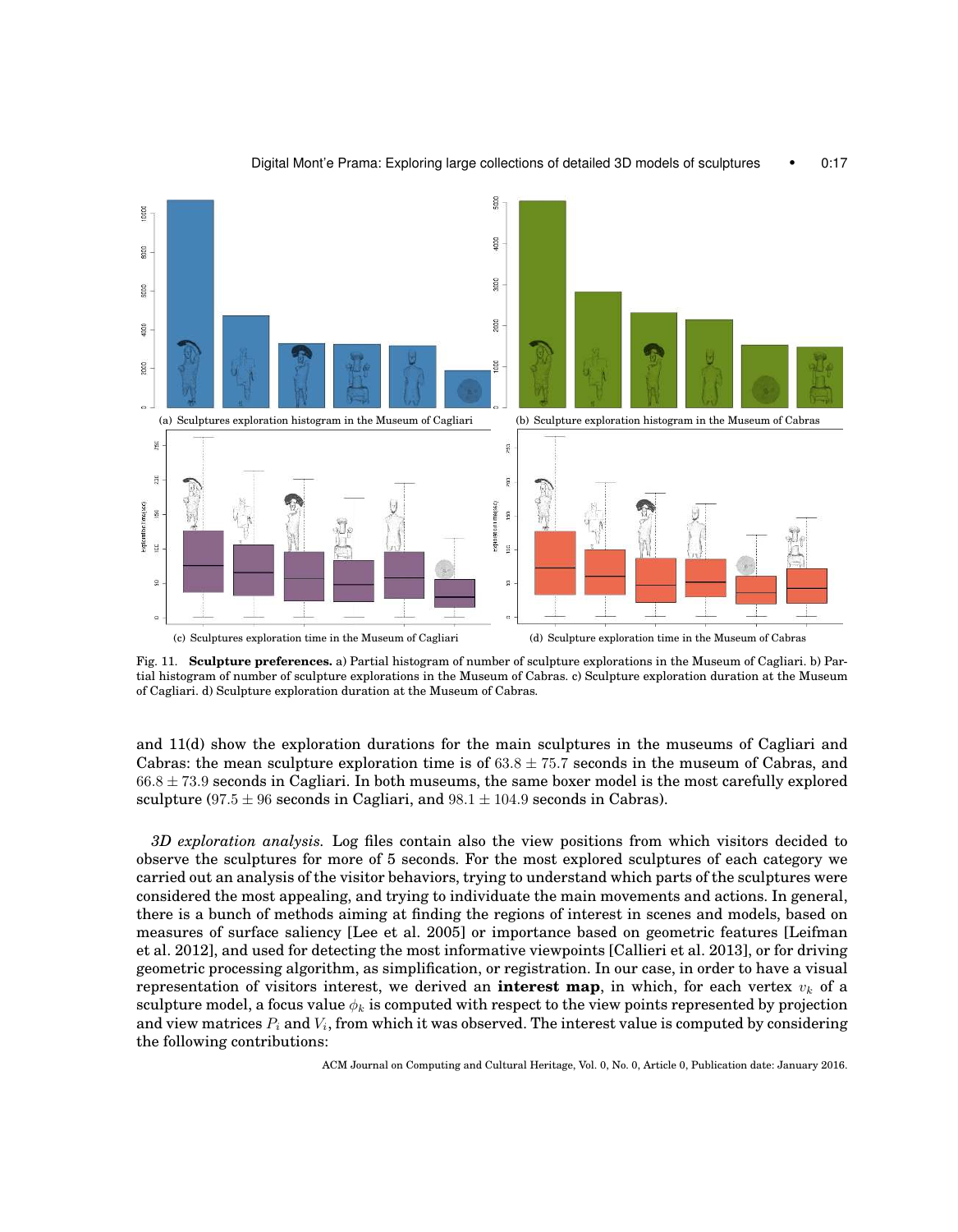

#### 0:18 • M. Balsa Rodríguez, M. Agus, F. Bettio, F. Marton, E. Gobbetti

Fig. 12. **Interest maps according to visitor viewpoints for the most significant sculptures.** The colors are computed with respect to a log-normalized scale of focus values computed by using equation 1. From blue to red, blue indicates low interest while red indicates high interest. Insets show the the most appealing parts of sculptures according to these interest maps.

- —a screen-space penalization factor based on the distance between the projected vertex and the center of screen, representing the fact that more central is the vertex according to the current view, more interesting is the same vertex for the viewer;
- —a penalization factor based on the distance between the current view point and the vertex in world coordinates, representing the fact that closest viewpoints indicate a bigger visitor interest in specific features of the sculptures;
- —a penalization factor depending on the angle between the direction from the viewpoint to the vertex and the normal at the vertex, representing the fact that surfaces directly facing the view point are more interesting for the user.

Hence, given a vertex and the normal  $(v_k, n_k)$  on the surface mesh and the list of view position matrices  $(P_i, V_i)$ , the focus value  $\phi_k$  is computed according to the following equation:

$$
\phi_k = \sum_i \max(0, n_k \cdot \frac{d_{ik}}{\|d_{ik}\|})(1 - \|P_i V_i v_k\|^2)^2 (1 - \frac{\|d_{ik}\|^2}{d_{max}^2})^2
$$
\n(1)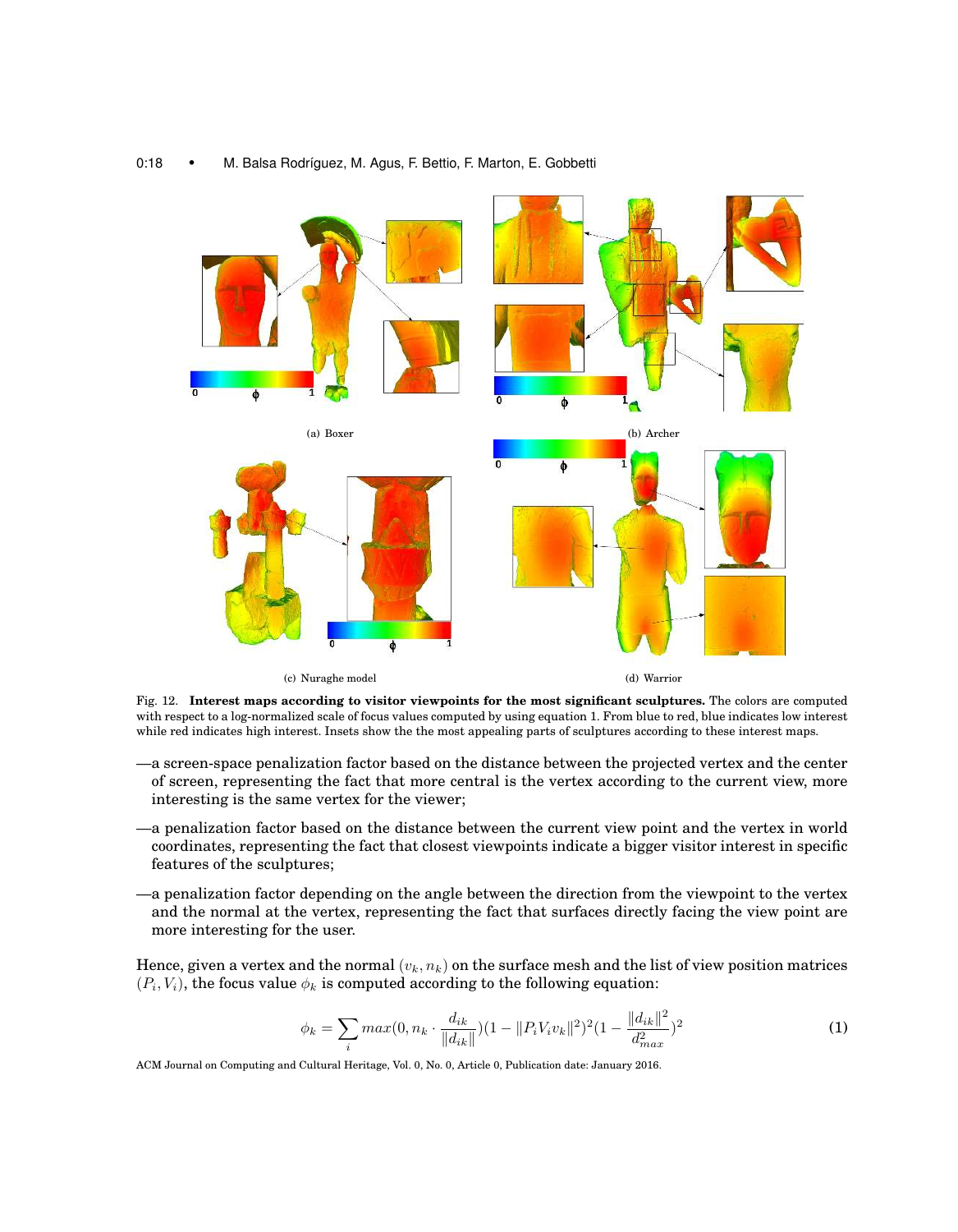where  $d_{ik} = e_i - v_k$  is the vector connecting the current view point  $e_i = V_i^{-1}O$  to the vertex, and  $d_{max}$ is a distance threshold (in our results we considered 3 meters). The focus map can be used to colorize the surface models in a way to highlight the sculpture parts which are considered more interesting for the users. Figures 12(a),12(b),12(c),12(d) show the models colored according to a log-normalized representation of the interest map computed considering all the view position in both museums (from blue to red, passing from cyan, green, and yellow with interpolation factor  $\tau = \frac{log(phi_k+1)}{log(phi_{max}+1)}$ ). As expected, the visitors regions of interest correspond to the most significant features and the finest decorations of the sculptures: specifically, figure 12(a) shows that for the main boxer, visitors are mainly attracted to the features of the face expression, the arm decoration and shield fragments reconstruction. Furthermore, figure 12(b) shows that for the archer visitors are mainly focused on the arch and hand details, as well as the braids, the leg and the metal plate protections, while figure 12(c) shows that for nuraghe model visitors are interested to the towers decorations. Finally, figure 12(d) shows that for the warrior visitors are attracted to the face, and to the vest decorations. We also computed different in-



Fig. 13. **Interest maps obtained by separating viewpoints.** From blue to red, blue indicates low interest while red indicates high interest: a) viewpoints from free 3D exploration. b) viewpoints from point of interests selection

terest maps separating the view positions reached through free 3D interaction and the view positions reached through selection of precomputed point of interests. As expected, as highlighted in figure 13, with free manipulation the interest maps appear slightly more uniform, indicating that users employ 3D interface to explore and discover all details of the statues. In any case, with respect to the color peaks representing the main focus parts, no evident differences can be found between the two interest maps in figures 13(a) and 13(b), indicating that the precomputed Points of Interest (POIs) mostly match with the visitors preferences, and that the 3D user interface is intuitive enough to make the most appealing parts of the sculptures easily reachable through free interaction.

Similar behavior considerations can be extracted by visualizing the visitors view positions reached through free 3D exploration and trying to extract main user movements.

Figure 14 shows a selection of the sculpture models (boxer, archer, warrior and nuraghe building) together with all the recorded view positions reached trough free 3D interaction and represented by small frustum tetrahedra. The colors of tetrahedra are chosen with respect to a density based spatial clustering DBSCAN[Ester et al. 1996], which was performed in order to try a preliminary identification of the main behaviors of visitors while exploring the sculptures (for all figures the parameters used for DBSCAN were  $\rho = 200.0$  mm and  $K = 20$  points). It appears evident how visitors tend to visualize the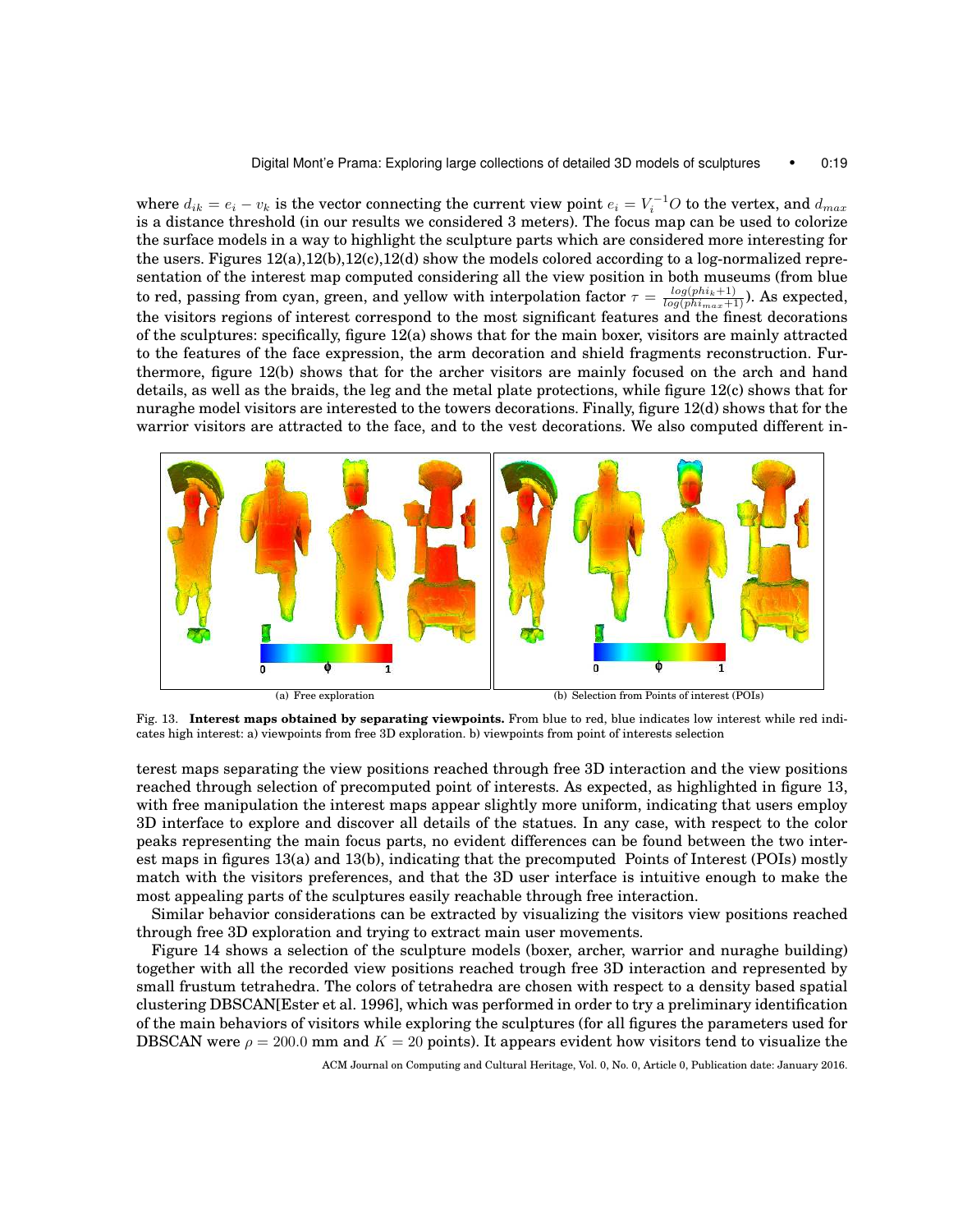



Fig. 14. **Visualization of view positions.** Insets show the the most interesting sculpture parts according to visitors exploration activity. Main clusters are computed by employing Density-Based Spatial Clustering DBSCAN[Ester et al. 1996], with  $\rho = 200.0$  mm and  $K = 20$  points.

models from a number of different but limited zoom levels, and how do they focus on the main features of the sculpture: namely the arm decoration and the face in the case of the boxer in figure 14(a), the arm and the arch details, the braids and the protective plate in the case of the archer in figure 14(b), the face and the skirt decoration in the case of the warrior in figure 14(c), and the tower decorations in case of the nuraghe model in figure 14(d). Moreover, it is noticeable the tendency of users to rotate around a specific zoom level in order to enjoy the sculpture from different angles. This is evidently due to the exploring interface with automatic computed pivoting [Balsa Rodriguez et al. 2014].

*Discussion.* From the reports and logs obtained from permanent exhibitions, the system has been tested extensively by casual people with successful results. A comparison between the visitors attendance at exhibitions and the statistics about the usage of the system shows that the majority of visitors has at least a visual contact with the system (during the days with peaks of visitors the system appears to be used for the whole museum opening time). The analysis of 3D exploration logs reveals that the simplicity of the control metaphor, together with the high resolution rendering permit the visitors to inspect very close details of the objects that would be otherwise hard to observe on the real ones (i.e., small carvings). Additionally, the large display provides the correct sense of scale transmitting to the user the sensation of exploring an imposing artwork. Given the enormous success of the previous exhibitions, other custom versions of the museal setup are currently developed and ready to be installed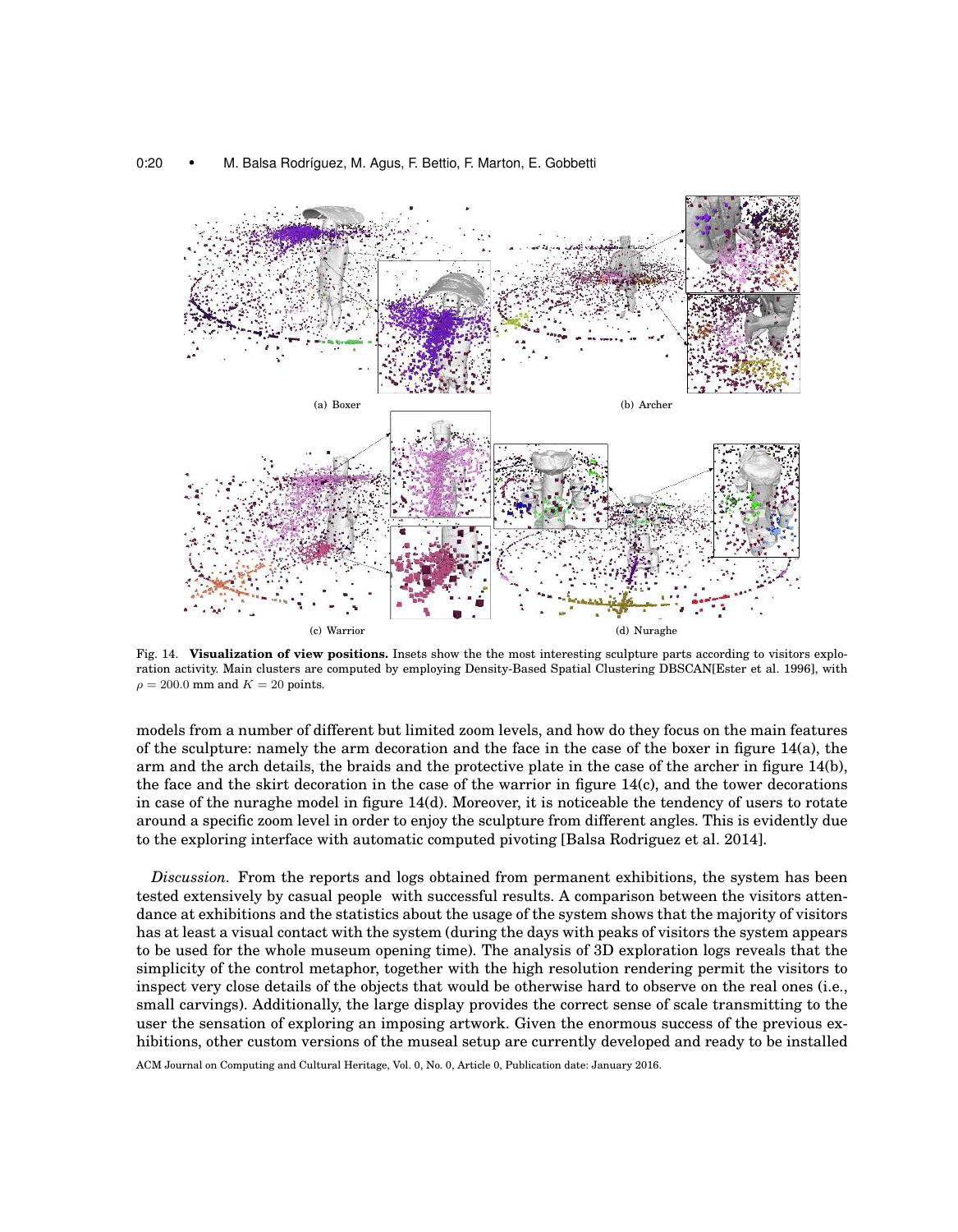for permanent exhibitions and for temporary exhibitions in highly relevant national and international Cultural Heritage events.

# 10. CONCLUSIONS

We have presented a visualization architecture for exploring extremely detailed annotated surface models, which has been developed for the valorization of an extraordinary collection of protostoric Mediterranean sculptures and it has been integrated both in mobile applications and in high end setups. The system successfully integrates network streaming, scalable multiresolution structures, and adaptive rendering techniques.

The rendering framework has demonstrated its scalability by enabling interactive rendering of huge 3D models both on high-end hardware and on embedded systems, with heavy restrictions both on rendering performance and resource availability. The 3D navigation user interface has been tested on a variety of display sizes permitting the user to naturally examine the artifacts, and smoothly transition from analyzing its shape to getting a very close view of a particular detail. Even if the project was focused on the valorization of the Mont'e Prama sculpture complex, either the desktop and mobile implementation have shown scalability on a variety of models and collections of different sizes, including the Gigatriangle datasets of the Digital Michelangelo project [Balsa Rodriguez et al. 2013]. Interactive performance was achieved for all testes datasets, with frame-rates constantly above 30fps on desktop platforms and 10fps on mobile platforms and negligible interaction delays. Similarly to the rendering component, even the interaction component have been demonstrated to be scalable on a variety of Giga-triangle models, as camera transformation computation, and pivot calculation, always took below 10% of the frame time. The user interface has been implemented in large displays as a non co-located touch interface separated from the rendering display in order to provide both full field of view to the user, and low occlusion of the display to other visitors. On mobile devices, instead, the user interface is a co-located touch interface that maps to the well-known touch-based user interface typically present on this devices. Thanks to the automatic centering pivot the interaction with the touch screen can be abstracted allowing the user to focus on the rendered 3D model. Furthermore, a thumbnail-based selector widget allows users to easily discover interesting views of the sculpture collection, decorated with 2D overlays containing information previously authored by archaeology experts and curators. The large display setup has been tested in a variety of museum installations and exhibitions, while a cluster of user tests have been performed for the mobile version. An extensive user analysis has been carried out in museal context on data gathered from thousands of visitors, revealing what are the main preferences, and the main behaviors during the 3D exploration of artworks on large display setups. It appears evident how the system has been extensively used by casual users to inspect and appreciate the artworks at different scales: from general views to very close details that would be otherwise hard to observe on the real sculptures. Our current work focuses on studying new ways to author and provide narrative content to users, as well as exploring the capabilities of autostereoscopic displays.

#### Acknowledgments

This work was partially supported by the EU FP7 Program under the DIVA project (290277), by RAS under projects BIGDATA and HELIOS, and by *Soprintendenza Archeologia Sardegna*.

#### **REFERENCES**

C. Andujar, A. Chica, and P. Brunet. 2012. Cultural Heritage: User-interface design for the Ripoll Monastery exhibition at the National Art Museum of Catalonia. *Computers and Graphics* 36, 1 (2012), 28–37.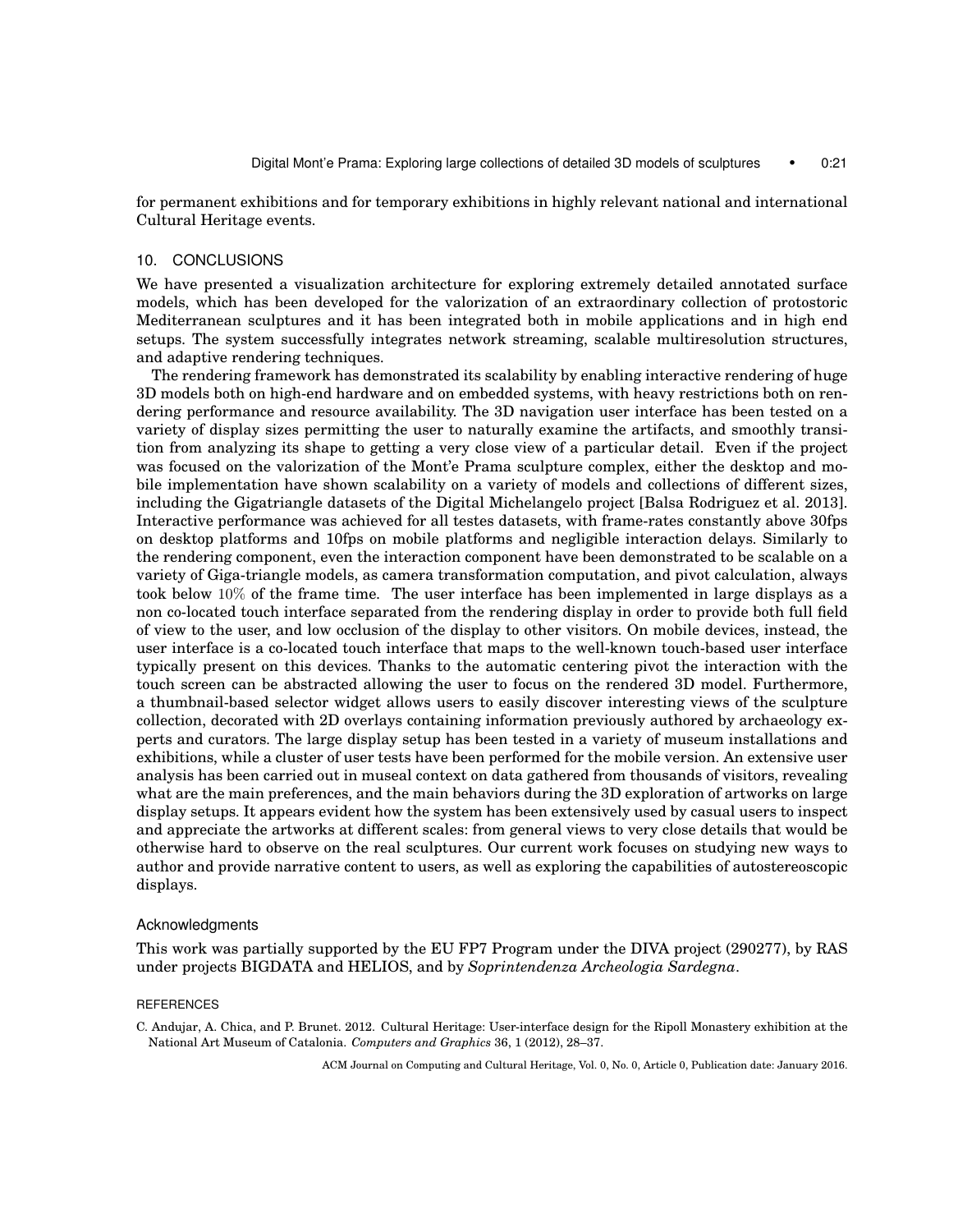#### 0:22 • M. Balsa Rodríguez, M. Agus, F. Bettio, F. Marton, E. Gobbetti

- Marcos Balsa Rodriguez, Marco Agus, Fabio Bettio, Fabio Marton, and Enrico Gobbetti. 2015. Digital Mont'e Prama: 3D cultural heritage presentations in museums and anywhere. In *Proc. Digital Heritage*. 545–552.
- Marcos Balsa Rodriguez, Marco Agus, Fabio Marton, and Enrico Gobbetti. 2014. HuMoRS: Huge models Mobile Rendering System. In *Proc. ACM Web3D International Symposium*. 7–16.
- Marcos Balsa Rodriguez, Marco Agus, Fabio Marton, and Enrico Gobbetti. 2015. Adaptive Recommendations for Enhanced Non-linear Exploration of Annotated 3D Objects. *Computer Graphics Forum* 34, 3 (2015), 41–50.
- Marcos Balsa Rodriguez, Enrico Gobbetti, Fabio Marton, and Alex Tinti. 2013. Compression-domain Seamless Multiresolution Visualization of Gigantic Meshes on Mobile Devices. In *Proc. ACM Web3D*. 99–107.
- Fabio Bettio, Alberto Jaspe, Emilio Merella, Fabio Marton, Enrico Gobbetti, and Ruggero Pintus. 2015. Mont'e Scan: Effective Shape and Color Digitization of Cluttered 3D Artworks. *ACM JOCCH* 8, 1 (2015), 4:1–4:23.

Tamy Boubekeur. 2014. ShellCam: Interactive geometry-aware virtual camera control. In *Proc. ICIP*. 4003–4007.

- Marco Callieri, Chiara Leoni, Matteo Dellepiane, and Roberto Scopigno. 2013. Artworks narrating a story: a modular framework for the integrated presentation of three-dimensional and textual contents. In *Proc. ACM Web3D*. 167–175.
- Paolo Cignoni, Fabio Ganovelli, Enrico Gobbetti, Fabio Marton, Federico Ponchio, and Roberto Scopigno. 2004. Adaptive tetrapuzzles: efficient out-of-core construction and visualization of gigantic multiresolution polygonal models. *ACM TOG* 23, 3 (2004), 796–803.
- Chris Dijkshoorn, Lora Aroyo, Guus Schreiber, Jan Wielemaker, and Lizzy Jongma. 2014. Using Linked Data to Diversify Search Results a Case Study in Cultural Heritage. In *Knowledge Engineering and Knowledge Management*. 109–120.
- Maria Economou and Elpiniki Meintani. 2011. Promising beginnings? Evaluating museum mobile phone apps. In *Proc. Rethinking Technology in Museums Conference*. 26–27.
- Martin Ester, Hans-Peter Kriegel, Jörg Sander, and Xiaowei Xu. 1996. A density-based algorithm for discovering clusters in large spatial databases with noise.. In *Kdd*, Vol. 96. 226–231.

Peter Faraday and Alistair Sutcliffe. 1997. Designing effective multimedia presentations. In *Proc. ACM SIGCHI*. 272–278.

- Enrico Gobbetti, David Kasik, and Sung-eui Yoon. 2008. Technical Strategies for Massive Model Visualization. In *Proc. ACM SPM*. 405–415.
- Timo Götzelmann, Pere-Pau Vázquez, Knut Hartmann, Andreas Nürnberger, and Thomas Strothotte. 2007. Correlating Text and Images: Concept and Evaluation. In *Proc. Smart Graphics*. Berlin, Heidelberg, 97–109.
- Antoine Isaac and Bernhard Haslhofer. 2013. Europeana linked open data–data. europeana. eu. *Semantic Web* 4, 3 (2013), 291–297.
- Chuljin Jang, Taijin Yoon, and Hwan-Gue Cho. 2009. A smart clustering algorithm for photo set obtained from multiple digital cameras. In *Proc. ACM SAC*. 1784–1791.
- Jacek Jankowski and Stefan Decker. 2012. A dual-mode user interface for accessing 3D content on the world wide web. In *Proc. WWW*. 1047–1056.
- Jacek Jankowski and Martin Hachet. 2013. A Survey of Interaction Techniques for Interactive 3D Environments. In *Eurographics STAR*.
- Jacek Jankowski, Krystian Samp, Izabela Irzynska, Marek Jozwowicz, and Stefan Decker. 2010. Integrating Text with Video and 3D Graphics: The Effects of Text Drawing Styles on Text Readability. In *Proc. ACM SIGCHI*. 1321–1330.
- Alexander J Karran, Stephen H Fairclough, and Kiel Gilleade. 2015. A Framework for Psychophysiological Classification within a Cultural Heritage Context Using Interest. *ACM TOCHI* 21, 6 (2015), 34.
- Chang Ha Lee, Amitabh Varshney, and David W Jacobs. 2005. Mesh saliency. In *ACM transactions on graphics (TOG)*, Vol. 24. ACM, 659–666.
- George Leifman, Elizabeth Shtrom, and Ayellet Tal. 2012. Surface regions of interest for viewpoint selection. In *Computer Vision and Pattern Recognition (CVPR), 2012 IEEE Conference on*. IEEE, 414–421.
- G. Lilliu. 1997. La grande statuaria nella Sardegna nura- gica. *Atti della Accademia Nazionale dei Lincei, Classe di Scienze Morali, Storiche e Filologiche* 9.9 (1997), 281–385.
- Fabio Marton, Marcos Balsa Rodriguez, Fabio Bettio, Marco Agus, Alberto Jaspe, and Enrico Gobbetti. 2014. IsoCam: Interactive Visual Exploration of Massive Cultural Heritage Models on Large Projection Setups. *JOCCH* (2014).
- João Mota, Manuel J. Fonseca, Daniel Gonçalves, and Joaquim A. Jorge. 2008. Agrafo: a visual interface for grouping and browsing digital photos. In *Proc. ACM AVI*. 494–495.
- Nicholas F. Polys, Doug A. Bowman, and Chris North. 2011. The role of Depth and Gestalt cues in information-rich virtual environments. *International Journal of Human-Computer Studies* 69, 1-2 (Jan. 2011), 30–51.
- R Core Team. 2013. *R: A Language and Environment for Statistical Computing*. R Foundation for Statistical Computing, Vienna, Austria.

ACM Journal on Computing and Cultural Heritage, Vol. 0, No. 0, Article 0, Publication date: January 2016.